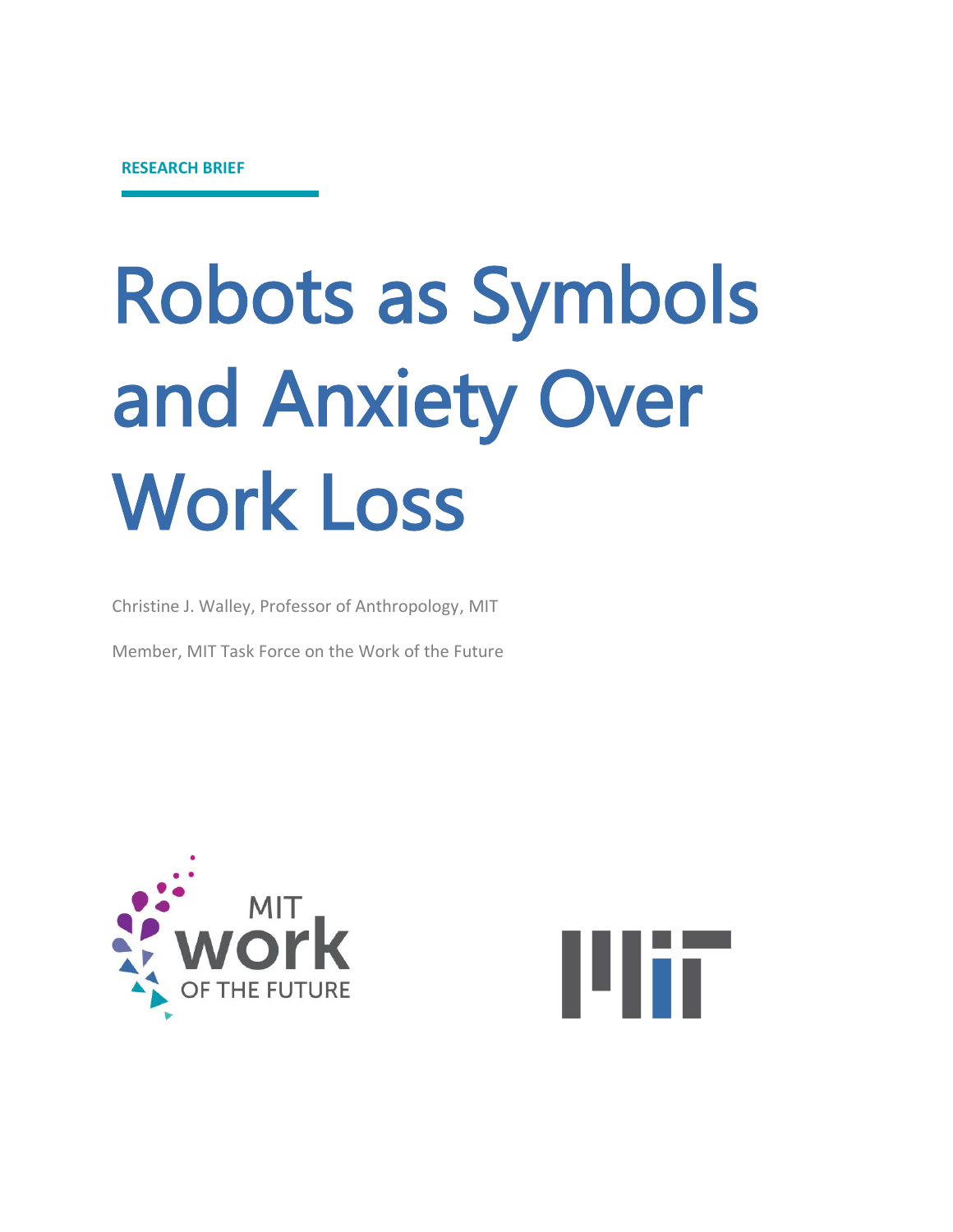# Robots as Symbols and Anxiety Over Work Loss

#### Christine J. Walley, MIT

ACKNOWLEDGEMENTS: The author gratefully acknowledges the astute feedback of Kate Dudley, David Goldston, Dave Mindell, Liz Reynolds, David Autor, and members of my long-standing writing group, Elizabeth Ferry, Janet McIntosh, Heather Paxson, Ann Marie Leshkowich, and Smita Lahiri. Thanks also to SJ Maxted, Laura Guild, and Linda Walsh for their expert assistance in finalizing the brief.

The MIT Task Force on the Work of the Future has been charged with examining the implications of technology-related transformations for employment. How will transformations associated with AI and automation affect the future of work? Are people right to fear that a growing army of robots is coming to take their jobs? What repercussions will the changing nature of work have, and for whom? In a tumultuous year when crises relating to governance, racism, misinformation, and a global pandemic have joined the more slow-burning crisis of climate change to batter the United States, some might ask whether questions about the work of the future are among the most pressing for us to address. The answer is yes. The other major crisis of our time—expanding economic inequality—underwrites and magnifies the fault lines of all other crises. The impacts are cumulative, and attention to the changing nature of work can point out the kinds of additional pressures that may lie ahead.

The disproportionate death rate from COVID-19 among African Americans is one example of this intersection of today's growing inequalities. The effects of racism have become bound up with disproportionate exposure rates for groups with high numbers of "essential workers." What it means to be an essential worker, however, has shifted with the changing nature of jobs in what David Weil, Dean and Professor of the Heller School for Social Policy and Management at Brandeis University, has called the "fissured workplace," settings where employees find themselves increasingly outsourced, sub-contracted, working part-time or on demand, and with less leverage and fewer worker protections (Weil, 2014; Greenhouse, 2019). It is linked to the reality that loss of employment in the United States often means loss of health insurance as well as other essential benefits, while the uneven fallout of the 2008 financial crisis has left many with fewer resources and government supports to weather such crises. The result has been increasingly extreme patterns of compounded inequalities, affecting a disproportionate number of people of color.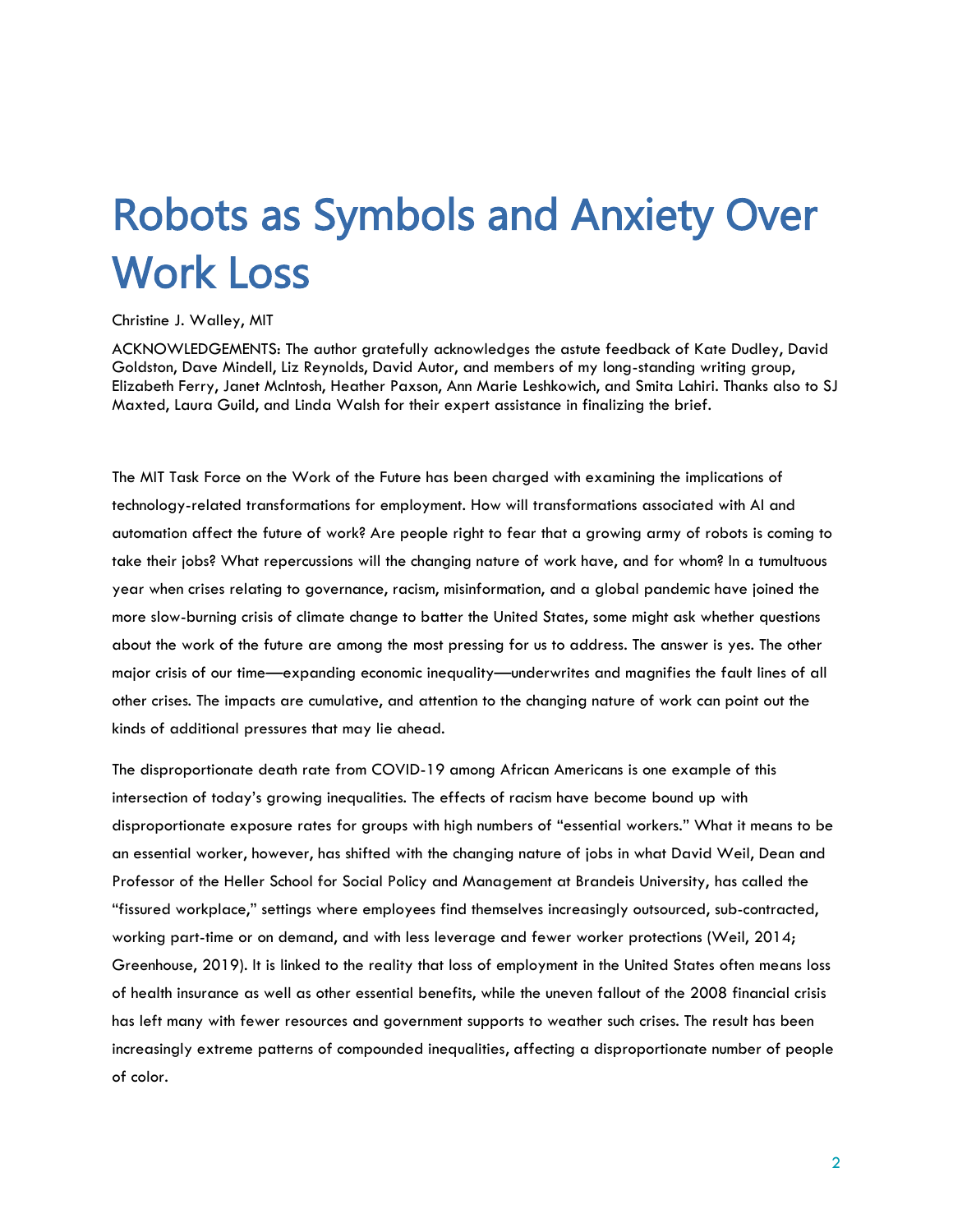I come to questions about the future of work as a cultural anthropologist. Among other things, anthropologists explore how people's interpretations of the world are key to analyzing broader economic and social patterns[.](#page-24-0)<sup>1</sup> Consequently, as an anthropologist thinking about robotics and artificial intelligence (AI), I begin with the question: What do the robots *symbolize*? Over the last few years, worries about employment and displacement by robots and AI have become pervasive in popular discussions in the United States. While robots might be associated with many things (ranging from futuristic technophilia to dystopianism in Hollywood movies, for example), robots in the United States increasingly appear as symbolic encapsulations of broader anxieties about the changing nature of contemporary work. The observation that public discussion in the United States has gone from largely ignoring questions of technological transformation a decade ago to overexaggerating its effects by imagining robots as capable of far more than is currently true confirms that more is at stake than simply ["](#page-24-1)robots."<sup>2</sup>

As a result, attempts to rein in public anxiety by debunking exaggerated claims about technology (either by challenging technologically determinist arguments or by noting that AI cannot do everything that boosters claim or critics fear) risk missing the point. Anxieties about robots are potent because they symbolically condense two key realities. First, middle- and working-class Americans *do* have ample cause for worry due to the expansion of increasingly precarious forms of employment which began long before COVID-19 generated widespread job loss. And, second, the reasons for these broader economic transformations are often opaque, making it tempting to focus on their material manifestations, in other words, the technologies themselves.

Tellingly, anxiety about robots is not ubiquitous across all countries. In Scandinavian countries, for example, robots are more commonly seen as welcome adjuncts to labor (Goodman, 2017). The reasons why are both obvious and telling. The United States' thin and embattled social safety net makes the consequences of job loss and insecurity far more dire here than in those wealthy countries where citizens can rely upon nationalized health insurance, guaranteed sick leave, subsidized child and elder care, and strong supports for education and retraining.

The goal of this brief is to move beyond "robot as Rorschach test" for job anxiety and explore some of the systemic reasons for changes in employment and the potential impacts of job displacement, particularly on more vulnerable individuals, families, and communities in the United States. History and ethnography<sup>[3](#page-24-2)</sup> can help us with both. My own research focuses on working-class and lower middle-class populations, or those whom academics view as most susceptible to job displacement from robotics and AI. It builds upon research on everyday experiences of job loss historically among multiracial working-class populations in the Calumet region of Southeast Chicago and Northwest Indiana, once one of the largest industrial corridors in the world (Bensman and Lynch, 1987; Walley, 2013; Boebel and Walley, 2017; Walley et al., 2020). In particular, I am concerned here with lessons to be learned from past experiences of technological and work transformation in formerly industrial communities. These studies suggest that understanding work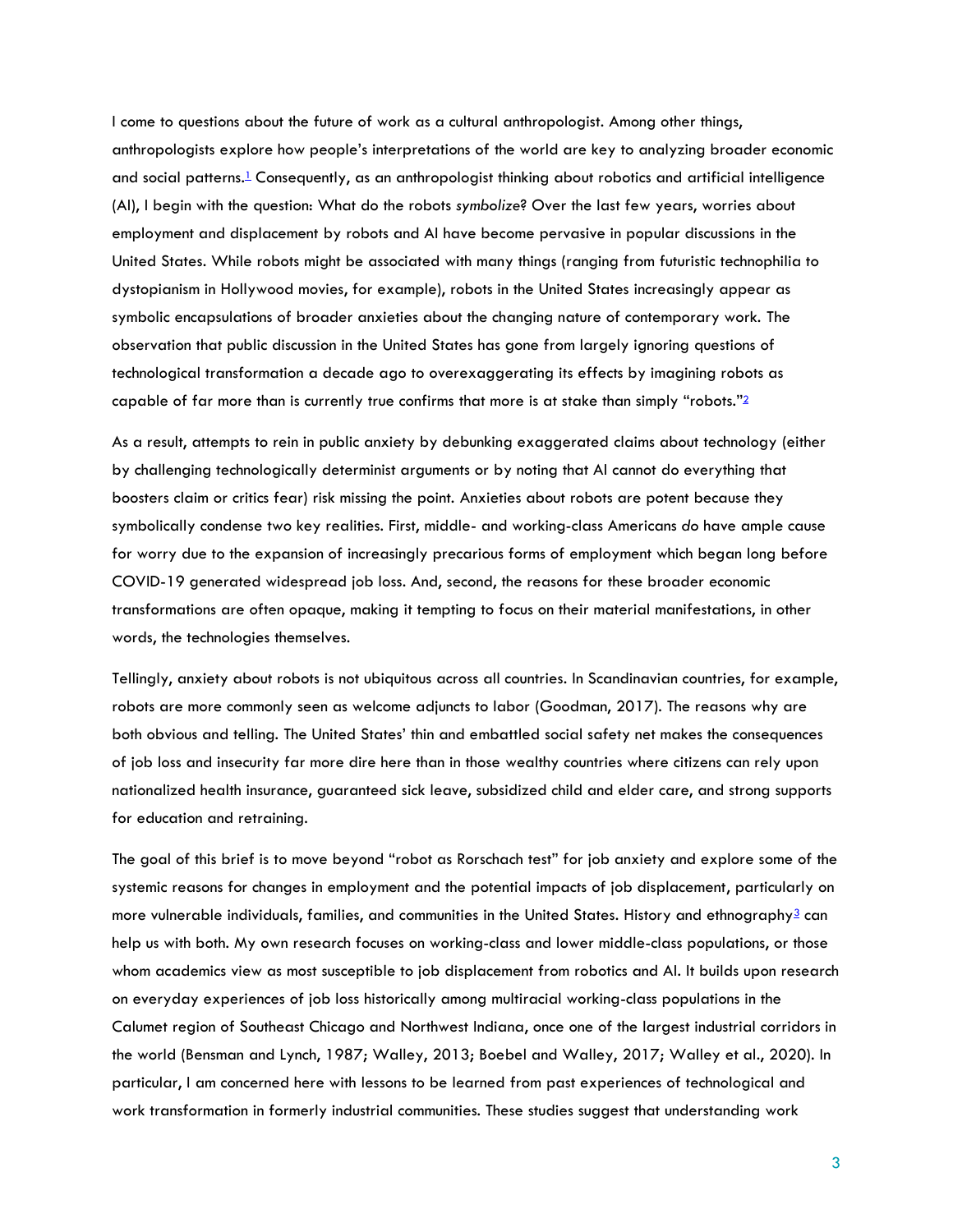transformation entails addressing not only the numbers and types of jobs lost or gained, but also the forms of sociality, identity, and meaning associated with that work. Such studies also indicate how contemporary work displacement linked to robotics and AI is likely to exacerbate prior rounds of job displacement that have already had pronounced impacts.

I argue that the lessons to be learned from this historical and ethnographic perspective for policymakers are twofold. First, there is a strong need for public policies that discourage companies from enhancing their profitability by using technology to displace workers or downgrade skills and that instead encourage the use of technology to increase productivity in worker-supportive ways. Second, this scholarly work points to the need for a dramatic re-envisioning of social safety nets, an area where comparative research across countries can offer valuable insight. In sum, looking to the *past* and thinking about the ways that technology is embedded within and emerges from social relationships, rather than thinking in more technologically narrow ways, can help hone the questions we need to ask to plan for collective futures.

This discussion, however, first requires examining the disparate assumptions built into definitions of "social class," "skill," and "knowledge," in order to counter the confusion and misconceptions that can result. During the 20th century, social class was generally determined on the basis of such factors as occupation, income, positioning within systems of economic production, and (sometimes) more social intangibles. However, this perennially fuzzy concept has become even more indeterminate. Many journalists and academics now define "social class" on the basis of whether or not individuals hold four-year college degrees. Although easier to measure, this redefinition of class transforms it into a binary metric—either you have a four-year college degree or you don't. Those with a college education are now often assumed to be "elites" and those without one to be working class—a sleight of hand that conceptually erases the "middle class" once seen as quintessential to the American social landscape. This reconfiguration creates such anomalies as lumping together hedge fund billionaires with kindergarten school teachers among the "educated" and suggests that a college dropout like Bill Gates has something in common with a factory worker without a degree. It also generates an (overly) expansive umbrella for who might be considered "working class" (60% of non-Hispanic whites, for example, lack a bachelor's degree) (U.S. Census Bureau, 2020; Metzgar, 2016; Walley, 2017). When pundits use the term "working class," for example, it is often unclear who is meant—the industrial or former industrial workers central to its 19th-century definition? Rural farmers? Suburban business owners with some college? Office workers or managers? The impoverished?

Similarly, "skilled" work is now commonly assumed to be that which requires formal higher education, erasing long histories of skilled manual labor or other forms of craft or knowledge. The slippage in definitions of class and skill suggests both changing social realities on the ground and the need to examine the (potentially misleading) assumptions we bring to these discussions.

4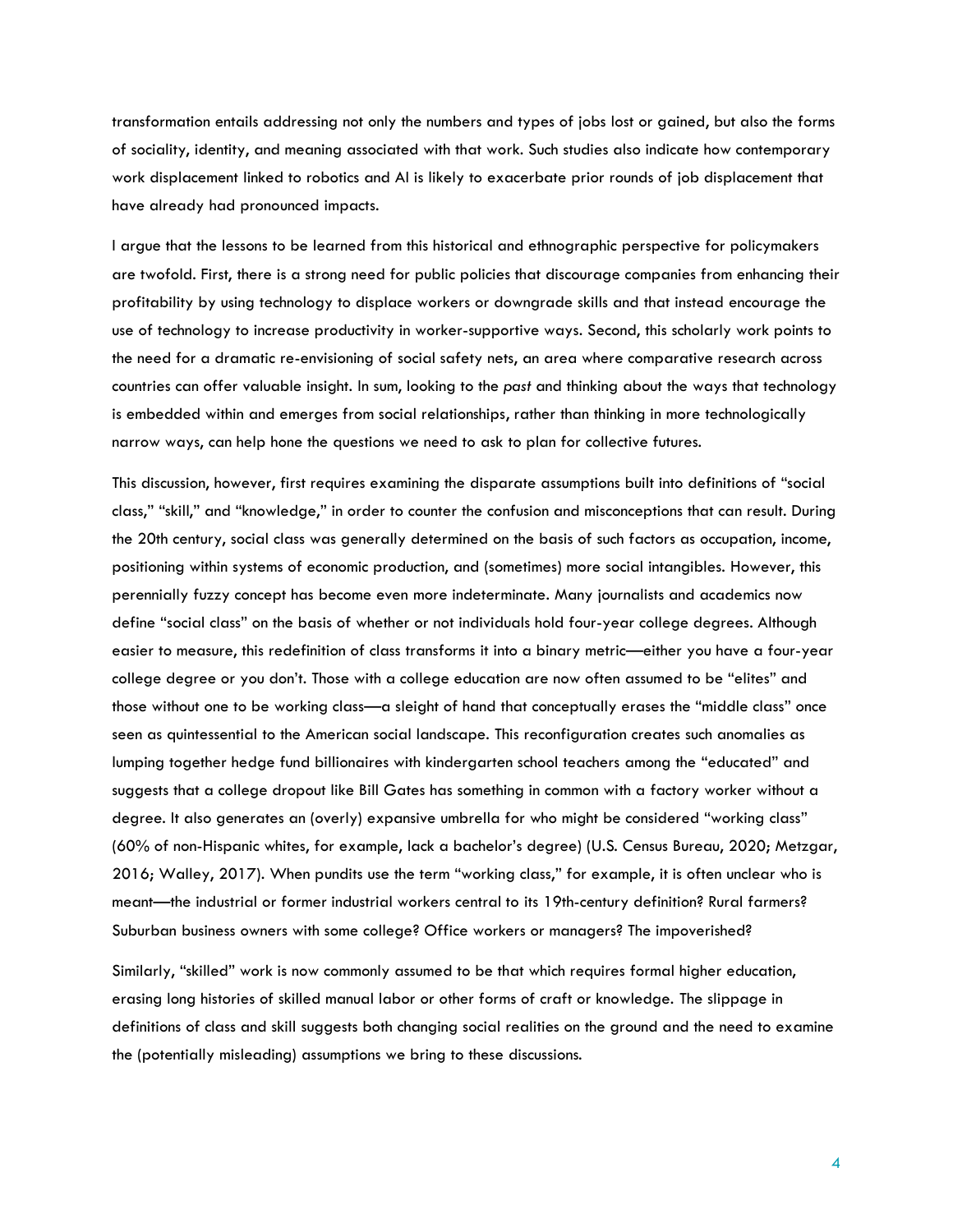### <span id="page-4-0"></span>Commonly Asked Questions about Robots, AI and the Work of the Future

#### ISN'T TECHNOLOGICAL TRANSFORMATION, INCLUDING AUTOMATION AND AI, NOT ONLY INEVITABLE, BUT ALSO A FORM OF PROGRESS THAT DEFINES HISTORICAL EPOCHS AND WILL ULTIMATELY BENEFIT ALL?

Scholars of science and technology have long been clear: Technology does not cause change on its own. Technologies are inherently *social*, and their impact depends on who builds and seeks out particular technologies and the varied and sometimes unanticipated ends to which they are put. The right question then is not whether technological innovation brings "progress," but who initiates the process of technological transformation, and for what ends, and who stands to benefit or lose from such changes. Technologies can be used to support workers as well as replace them. For example, efforts to have workers and managers co-produce technology offers intriguing examples of the former (Kochan and Dyer 2017). Nevertheless, labor history in the United States suggests strong reasons for concern about how technologies might be used in the context of contemporary fissured workplaces. Here, I illustrate with an example from the industry at the heart of the U.S. economy during the 20th century—steel.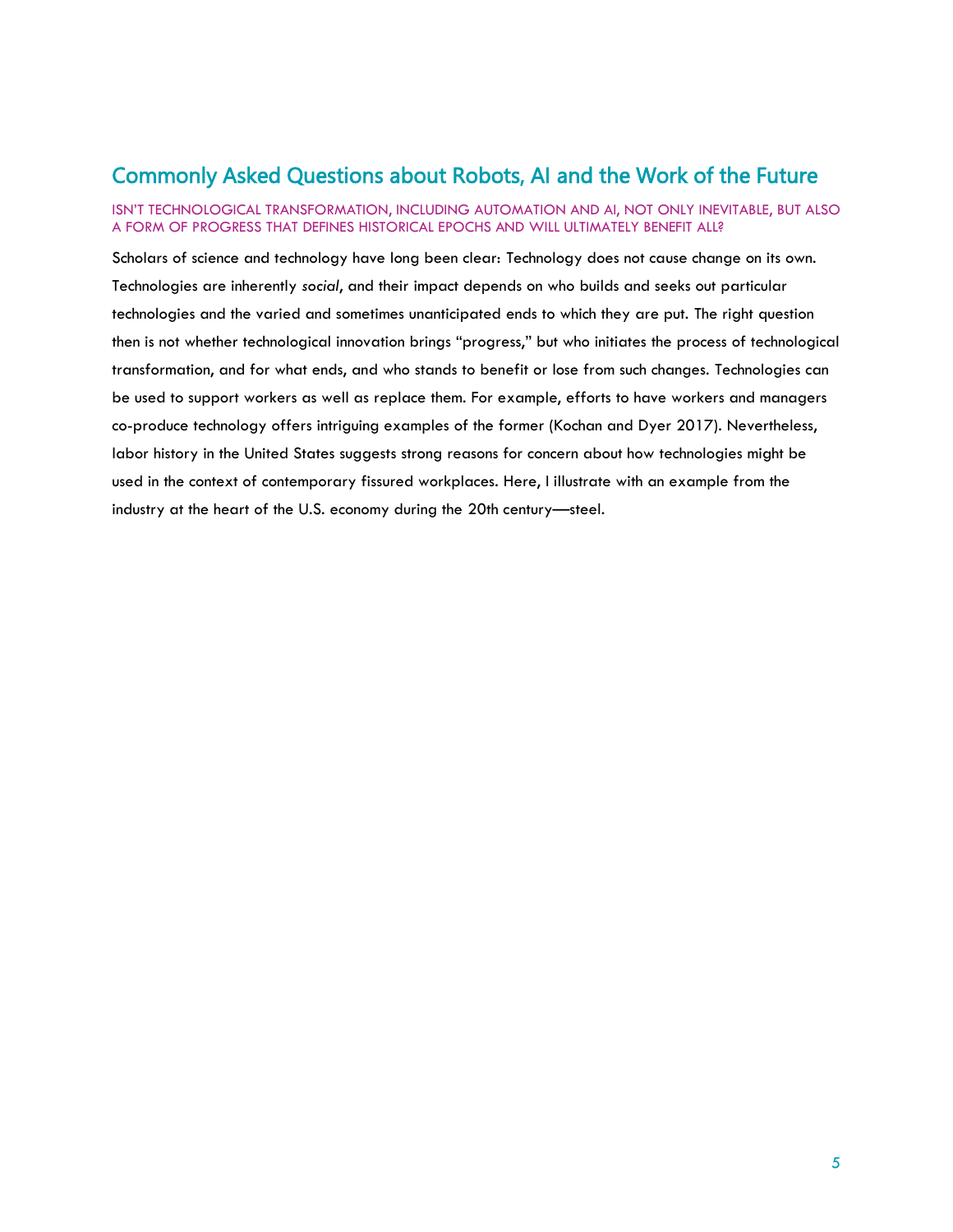#### **Figure 1. Pressed Steel in Southeast Chicago, 1918**



Source: Southeast Chicago Historical Society

Technological transformation in the steel industry was central to its history (Brody, 1960; White, 2016). Vertically integrated steel plants were the technological marvels of their time, capturing the imagination due to their massive size, scale, and danger (see Figure 1). Once the largest steel plant in the world, U.S. Steel–Gary Works, which is still operating in the Calumet region, extends 7 miles in length. At its peak, it employed 30,000 workers (most of them men, unlike in other industries such as textiles, which included many women). Mechanization of the steel industry during the late 19th century, encouraged by business leaders like Andrew Carnegie, was central to its mass production and fundamental to the economic transformation of the country through the widespread use of steel for skyscrapers, railroads, cars, and farm equipment. Mechanization also displaced large numbers of workers along the way (Brody, 1960; Hirsch, 1990). Although some assumed such transformations were a form of progress given the dangerous and dirty nature of these jobs, management's goal was not to make life easier for steelworkers; nor was it simply to increase efficiency, although that was certainly an intent.

A parallel goal was to displace the highly skilled craft workers who had dominated iron production in order to create work processes that could be done by less skilled and cheaper laborers (Brody, 1960; Hirsch, 1990; White, 2016). Skilled craft workers were often unionized, and supervisors were dependent on their abilities and experience. In short, the technological shift from iron to steel, which allowed an expansion of less skilled workers, was not an inevitable byproduct of technological progress but was bound up with the desire to control labor.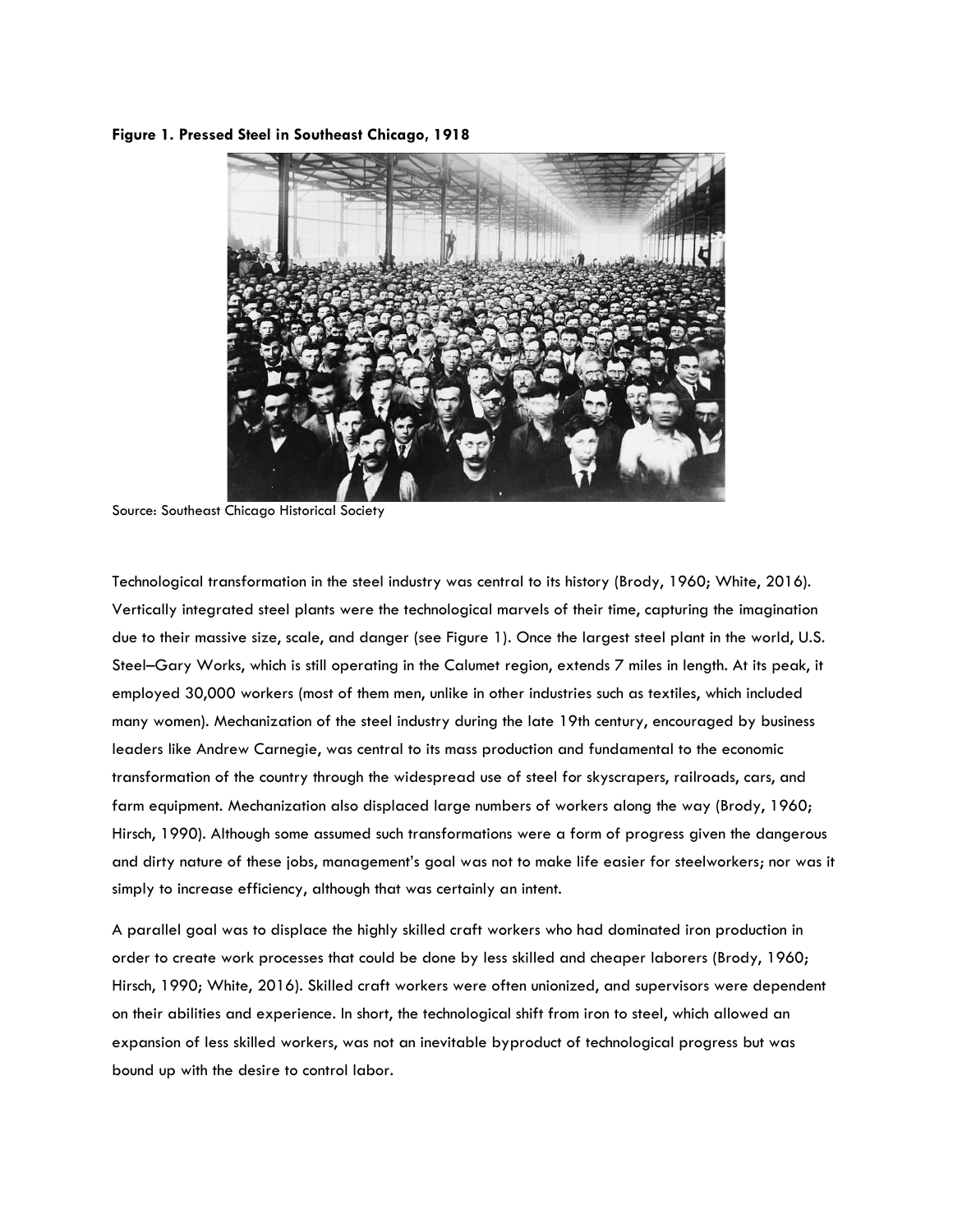These transformations were also inextricably linked to race and ethnicity. The shift to mass production of steel and less skilled labor was intended to expand jobs that could be done by newly arrived, quickly trained, and easily replaceable immigrant laborers (at that time largely Eastern European). In addition, steel producers deliberately sought to divide workers by seeking out, or transporting in, new groups who could be paid less or induced to serve as strikebreakers, as happened during the massive 1919 steel strike. This strike foundered as established craft workers refused to partner with newer immigrant workers or workers of color, even as craft unions were broken or made irrelevant by mass production. After the Wagner Act (or, National Labor Relations Act) of 1935, the Committee for Industrial Organization (CIO) launched a new, more inclusive attempt to unionize steel despite violent resistance by some companies. Its success was central to ushering in an era of general economic prosperity in the post-World War II period, despite ongoing inequalities along the lines of race and gender. Unions also made efforts to counter technological disruptions on workers by such means as strict job classifications and tasks, efforts later decried for leading to "rigidities" in workplace production.

In short, technological uptake in steel and other industries emerged, not simply because engineers generated progress through their inventions, but because these inventions were bound up with politically and economically motivated efforts to control labor and counter unionization. Not all wealthier countries, however, shared this pattern of labor relations. For example, some European countries, including Sweden and Germany, historically relied upon corporatist or works councils models in which worker representatives (chosen by workers themselves) and employers were mandated to resolve disputes and make binding decisions, sometimes with explicit government mediation. Although there was, inevitably, continuing political contestation over labor questions in these countries, in general, they did not experience the degree of bitterness and violence historically found in U.S. industrial relations (Rothstein and Tragardh, 2007; Thelen, 2014).

Today, these industrial histories continue to shape the ways in which contemporary technologies are taken up. Despite the fact that corporate demands for worker flexibility, including the use of contract and temporary workers, is increasingly common in many parts of the world, unions continue to be taken-forgranted industrial partners in countries like Sweden and Germany, even as rates of unionization in the United States have fallen by half, from 35% of the workforce in 1954 to 10.3% in 2019 (6.2% in the private sector) (DeSilver, 2018; U.S. Bureau of Labor Statistics, 2020). This means that in the United States there are far fewer opportunities for worker input into how new technologies will be adopted and used. In contrast, in Germany which, in addition to works councils, has legal principles of "co-determination" or worker participation in management in certain firms, industrial workers have a say in how new technologies will be used (as well as issues like executive compensation leading to far less escalation in CEO salaries compared to the United States).

7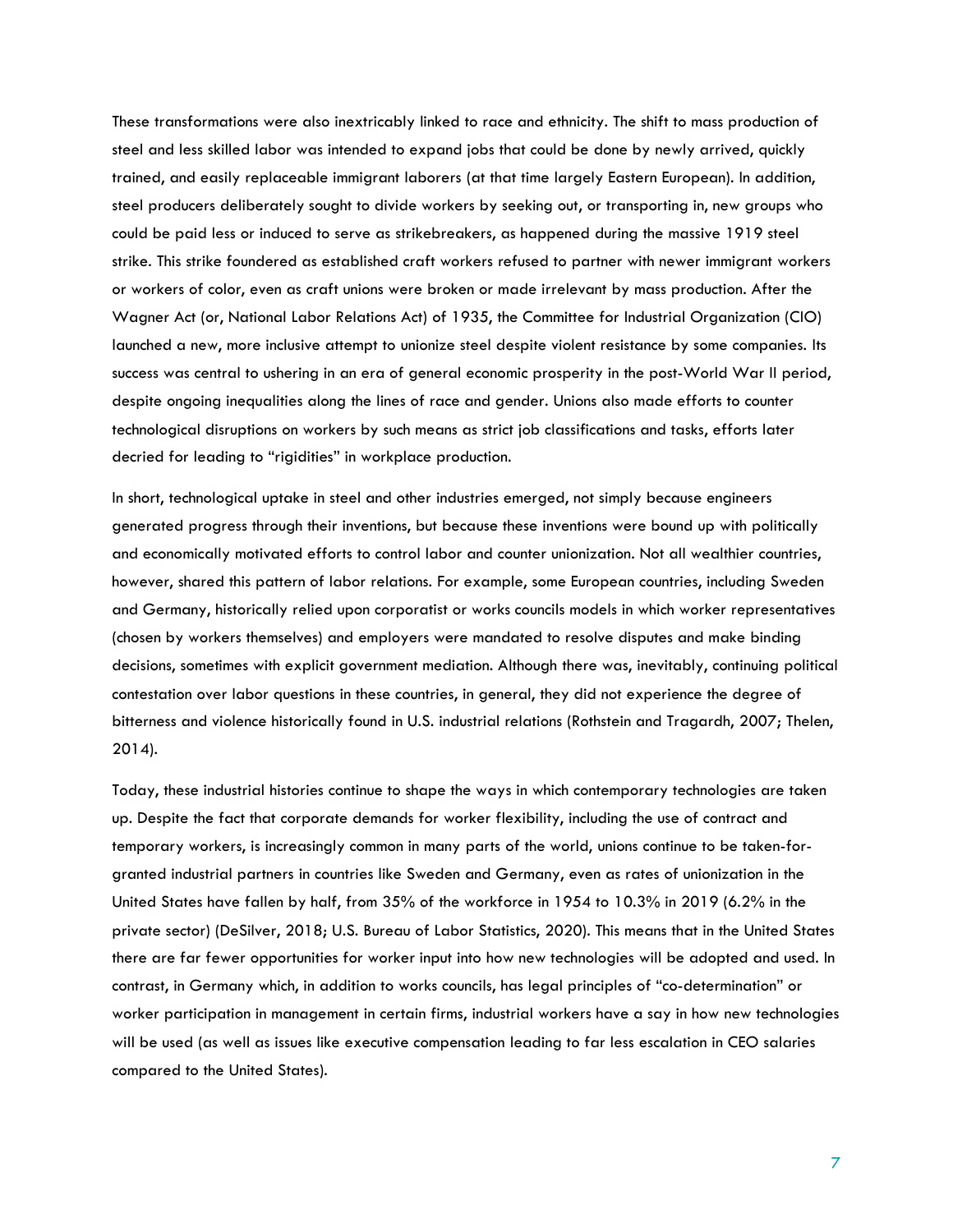In light of this history, the key question to ask in the current moment is not whether robots will take people's jobs, but how companies as institutions investing in new technology intend to use AI and robotics and why. Is the motivation to use AI to cut costs or to complement workers' tasks in ways that increase productivity? If the goal is to *cut costs*, then it is more likely that technology will be used to displace workers (particularly since, in the United States, employers rather than the government generally bear the cost of providing healthcare and other benefits, placing companies with large stable workforces at a competitive disadvantage)<sup>[4](#page-24-3)</sup>. The tendency to view workers as costs to be minimized corresponds with the dominance of corporate ideas of shareholder value as well as what Weil describes as the fissured workplace. In *Liquidated*: *An Ethnography of Wall Street*, anthropologist Karen Ho (2008) notes how "stakeholder" management models dominant in the 1940s to 1970s expected corporate profits to be shared among various stakeholder groups. She demonstrates how this later morphed into a pervasive, even sacrosanct, cultural belief on Wall Street in "shareholder value," or the desire to keep share prices high for the sole benefit of shareholders, which Wall Street then imposed on corporate America through corporate takeovers.

As previously in-house employees morphed into outsourced or subcontracted workers in this fissured workplace, they became a mere line item on a budget that companies then sought to minimize to uphold share prices. According to Weil, this shift forced companies that supplied subcontracted labor to larger firms into cut-throat competition with one another in ways that put additional downward pressure on wages and benefits (Weil, 2014). While cultural views of "shareholder value" have begun to be challenged even within the business world,<sup>[5](#page-4-0)</sup> as well as by non-unionized workers through campaigns like Fight for \$15, such views remain dominant in management training. In sum, if the management perspective is that value only legitimately accrues to shareholders and that workers are simply external costs to be minimized, technological change will be used to displace employees and/or offset unionization.

If, however, companies' intended goal in using new technology is to increase *productivity* rather than simply cut costs, there are two distinct paths such companies might take. The first also has a long debilitating history for workers, namely, using technology to surveil employees or enact technologically enabled speedups. Although less common in the steel industry, because that industry was less dependent on assembly lines, speedups were historically pervasive, as classically lampooned by Charlie Chaplin in his 1936 film *Modern Times* (see Figure 2). The second path to increasing worker productivity instead focuses on using technology to support workers at particular tasks in ways that make those workers more productive. In this instance, increases in productivity, whether in industry or service work, happen through the retention of experienced workers with skills and knowledge that can be harnessed to improve products or customer experiences and has been championed by various "good jobs" initiatives (Ton, 2014). While this latter route has also been shown to lead to greater profits, it again goes against culturally ingrained assumptions of shareholder value and cost minimization among U.S. managers (Ton, 2020).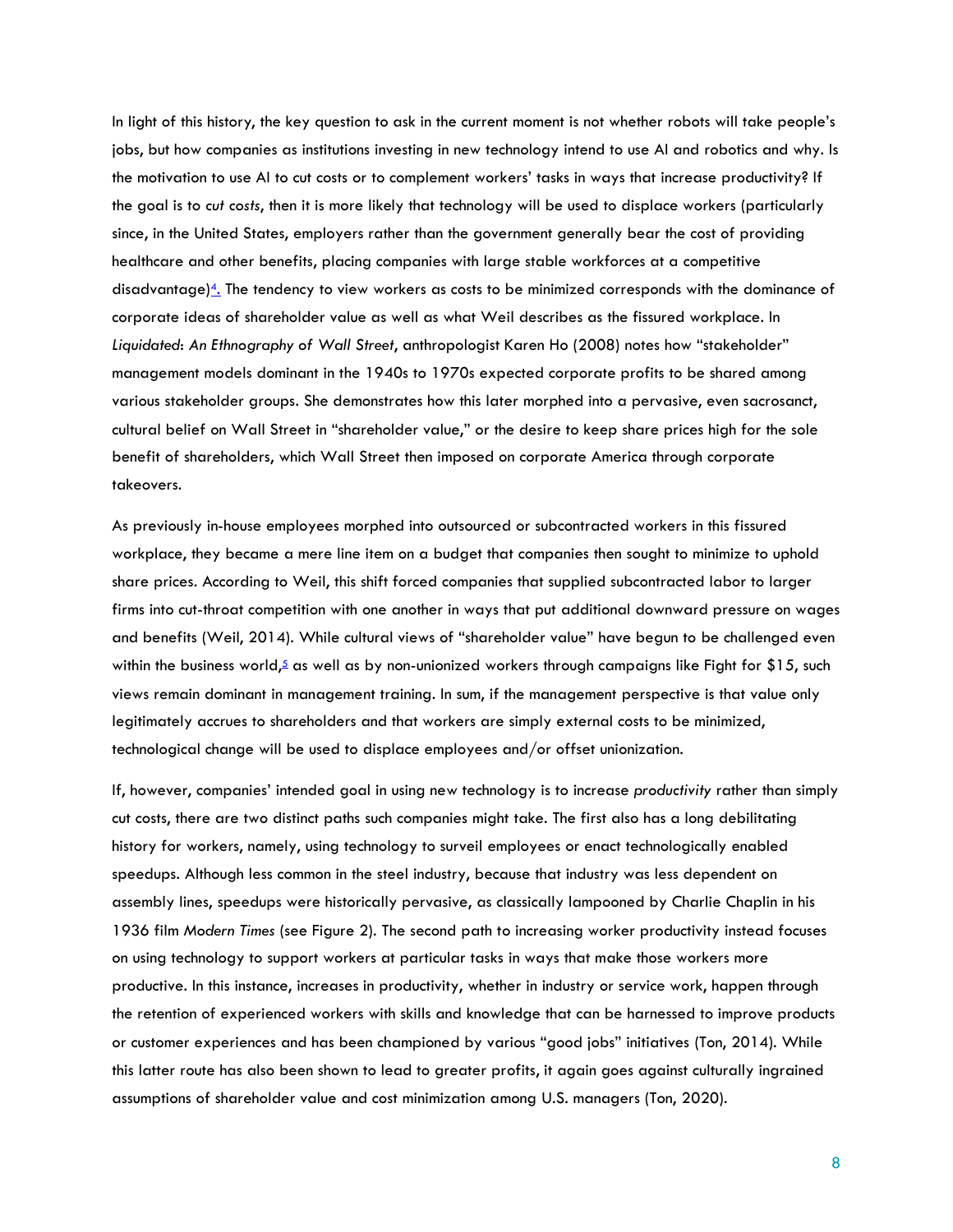**Figure 2. Charlie Chaplin portrays Worker having a Break-down due to an Assembly Line Speed-up in** *Modern Times* **(1936)**



Source: Getty Images

In any of these three scenarios (i.e., using technology to displace workers; using it to increase productivity through debilitating increases in demands; or using it in employee supportive ways), technological change resulting from greater reliance on robotics and AI could well result in fewer jobs in those sectors. However, the difference between companies that view workers as mere cost liabilities, as opposed to partners in increasing productivity, is a stark one, meaning that the uses of technology have profound implications for workers' experiences. While this formulation leaves aside questions that anthropologists and humanities scholars might raise about how productivity should be defined and by whom (and whether it is or should be the sole way of valuing work), it does suggest that even within customary economic frameworks very different ways of conceptualizing technology are possible with key implications for workers. In short, in order to understand the effects of robotics and AI on the work of the future, it is necessary to understand the changing nature of corporations themselves, companies' motivations in using new technologies, and how these motivations are generated within a context of rules and norms linked to government institutions, legal structures, unions and worker movements, as well as broader cultural values. Again, the relevant question is not one of technological progress, but about who creates new technologies and for what ends, and how technologies come to be used in certain ways. Policymaking that helps guide these choices in ways that are beneficial to employees, and not solely shareholders, is critical.

#### WHAT CAN PRIOR HISTORIES OF JOB DISPLACEMENT TEACH US ABOUT THE POTENTIAL EXPERIENCE OF LOWER-INCOME GROUPS OR THOSE MOST LIKELY TO BE DISPLACED BY AI AND AUTOMATION IN THE FUTURE?

The presumed degree to which technological change due to robotics and AI will result in fewer overall jobs is highly contested. Some have argued that the impact will be severe; others counter that newer technologies will bring new kinds of jobs, including many not yet envisioned. While large-scale aggregate job loss has not yet been demonstrated, it is also impossible to project future jobs numbers based on past experiences. History is always contingent, as historians might say; we do not know what events might intervene or what unexpected trends might emerge. However, we do know that individuals and regions that lose jobs are often not the same individuals or regions that benefit from newly created jobs. It is also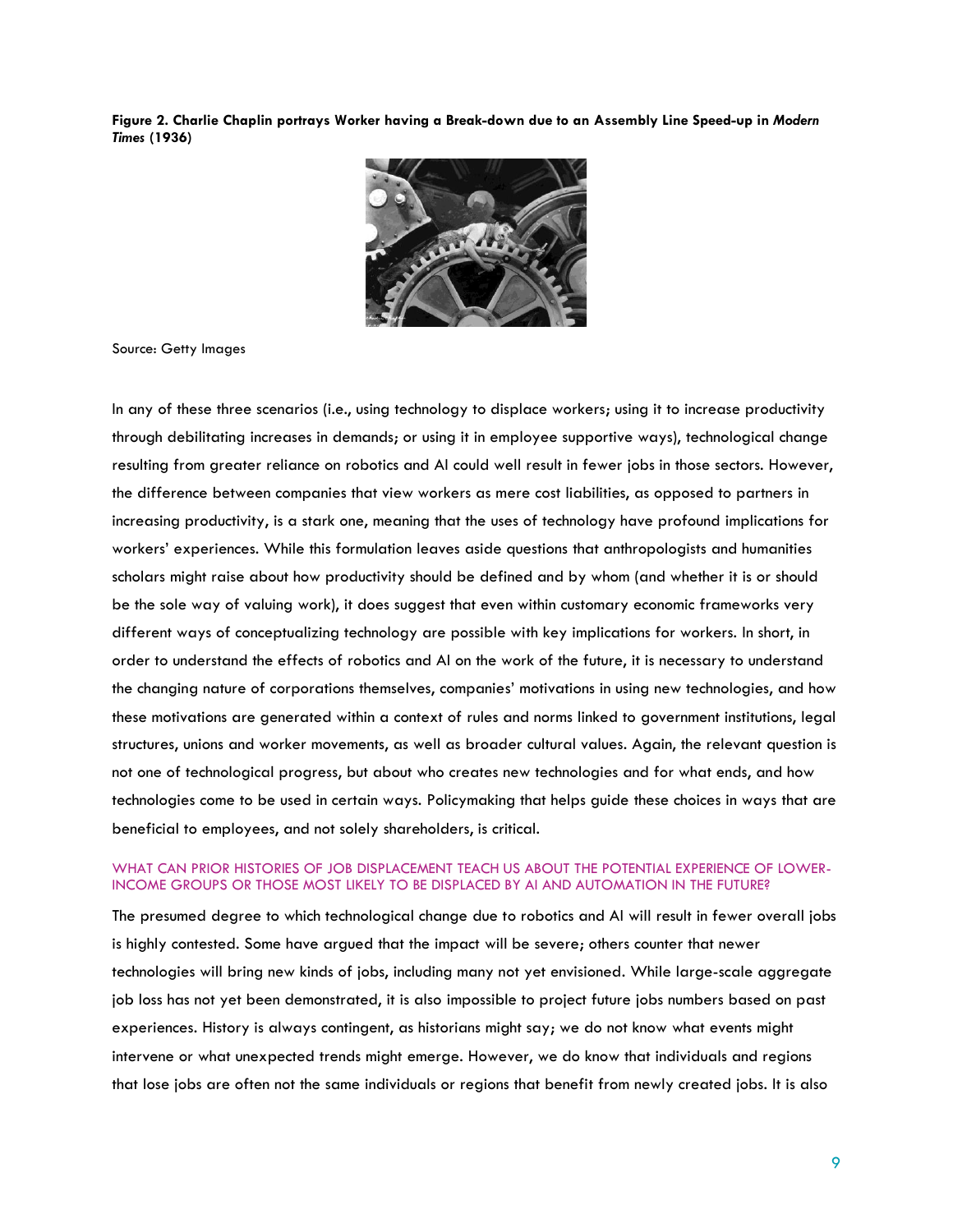clear that many of the jobs lost in recent decades were higher-quality jobs than those currently being created, particularly for work on the lower end of the economic spectrum (Weil 2014; Case and Deaton, 2020). In Southeast Chicago, the site of my own research, there has been a widespread sense for many decades that available jobs are often not "real" jobs (i.e., jobs that one can depend upon or raise a family on) in contrast to jobs from the earlier industrial period. In short, official jobs numbers can disguise many people's *felt experience* of job decline even if the aggregate number of jobs remains the same.

Despite debate over how changing technology will affect overall jobs numbers, the recognition that significant job displacement *will* occur at least in certain sectors is uncontested. Given this reality, what can histories of prior job displacement in the United States teach us—not to predict the future, but to suggest the kinds of questions we should ask as we prepare for a range of possible outcomes? Industrial job loss or deindustrialization—has been significant among wealthy countries, although its implications have varied greatly by country.<sup>[6](#page-4-0)</sup> Between 1980 and 2014, the United States lost nearly 7 million jobs, or more than a third of U.S. manufacturing position[s.](#page-4-0)<sup>Z</sup> Here, I focus on job loss in the Calumet steel region which was hard hit by the first generalized wave of deindustrialization in the United States (in other words, industrial job loss that transcended downturns in specific industries) as it occurred in the late 1970s to early 1980s. Between 1979 and 1982, 150,000 steelworker jobs were lost in the United States and 300,000 over a decade, eliminating more than half of all steelworkers (Rowe, 2016). What can this experience of job displacement and its social impacts teach us? And how, according to an increasingly international literature on deindustrialization, does the United States' experience compare with those of other countries?

This first wave of deindustrialization in the United States did not happen primarily due to AI or automation. Instead, it was a product of several factors: an economic recession in the early 1980s; government policies relating to deregulation; a deliberately overvalued U.S. dollar intended to fight inflation but that made exports prohibitively expensive; competition with nationally subsidized industries elsewhere; and, perhaps most crucially, the shift to new corporate models (Bensman and Lynch, 1987; Walley, 2013; Bluestone and Harrison, 1984). These new models, linked to what academics have called finance capitalism, flexible accumulation, and neoliberalism, among other terms, also overlap with Weil's discussion of the "fissured workplace." More generally, this has entailed a shift from corporations as entities that generate profits by making things or selling services to entities that may make more money through buying and selling other companies or subsidiaries, and/or by re-envisioning themselves as brands that sit atop global production and supply chains in which companies are "disentangled" (Appel, 2012) from responsibility for workers both internally and at other points in the chain.

Along with many other U.S. industrial regions, the Calumet's once dominant steel companies were hard hit during the 1980s and 1990s and either closed down entirely or radically down-sized, leading to the loss of close to 100,000 jobs in the bi-state area (see Figure 3). This was not inevitable. During the 1980s, Steven High (2003) demonstrated that neighboring Canada experienced similar pressures and did not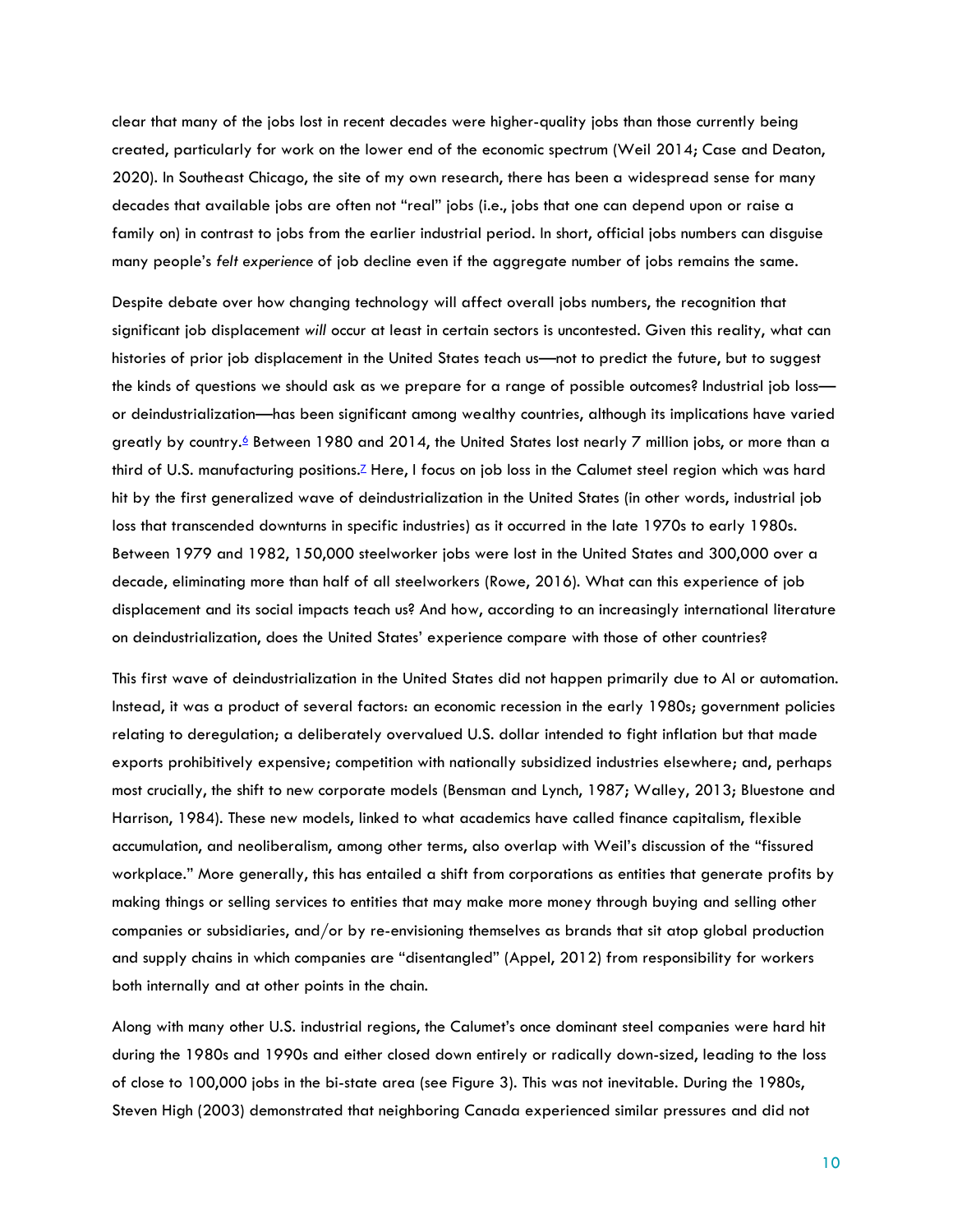close a single steel or auto plant (in part due to government regulations that ensured that companies plowed back profits into mills and that attached costs to shutdowns). In Southeast Chicago, where all steel mills eventually closed, unemployment levels at one point reached 40%. In the eight years following the 1980 closure of the Calumet's first steel mill, 800 out of that mill's 2,400 workers died, many due to stressrelated illnesses (Bergsvik, 1989). Indeed, increases in rates of suicide, alcoholism, divorce, poor health, and other signs of distress are commonly noted in deindustrialized communities (see also Chen, 2015; McIvor, 2019a; Dudley, forthcoming).



**Figure 3.** Chicago's Wisconsin Steel Post-Shutdown, 1982

Source: Southeast Chicago Historical Society

As Steven High (forthcoming) notes, deindustrialization's effects have been uneven geographically, with older industrial regions being particularly hard hit. Such regions include England's "Midlands" coal country where coal mining had been a way of life for over 400 years, preceding capitalism itself. In a study of health effects in Scotland, Arthur McIvor found that although a minority of displaced miners thought the closing of the mines had been positive given mining's negative health and psychological effects, the majority of workers did not and experienced greater ill health due to displacement from work than from the work itself (McIvor, 2019a; 2019b).

Among wealthy countries, the experience of U.S. workers has been particularly severe given the weak U.S. social safety net and the fact that workers generally lose healthcare coverage when they lose their jobs. It is telling, for example, that among Organisation for Economic Co-operation and Development (OECD) countries that have experienced deindustrialization, only the United States (more recently joined by Britain) has experienced decreased life expectancy. This decrease is concentrated among those with high school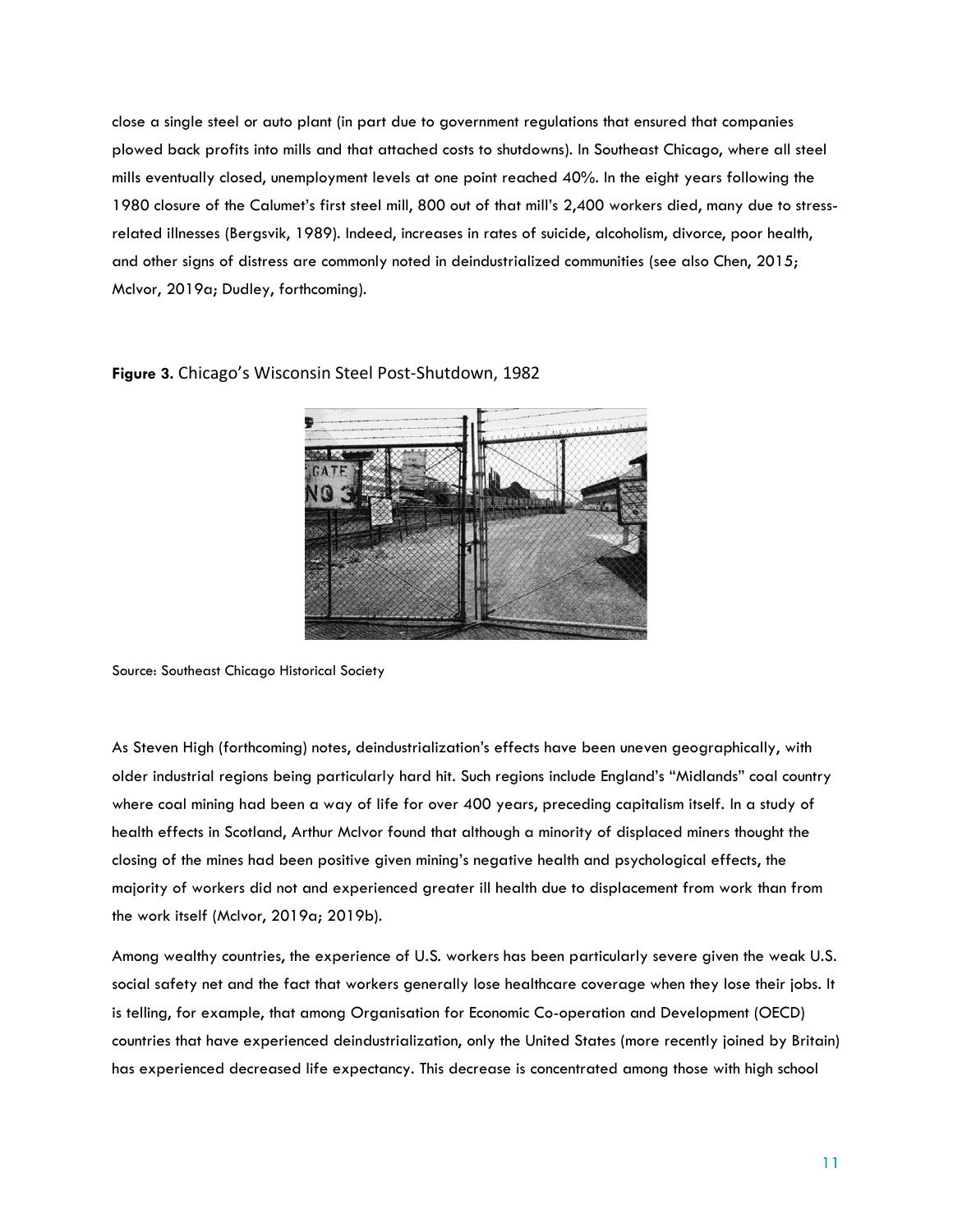educations and is sometimes referred to as "deaths of despair" due to their association with socioeconomic dislocation (Case and Deaton, 2015[\).](#page-24-4)<sup>8</sup>

The expanding qualitative literature on deindustrialization, including studies from Canada, Great Britain, Germany, Russia, China, and India, among others, often notes a sense of violent socioeconomic displacement and an attendant sense of the past weighing on the present. In this literature, such realities have been conveyed through concepts such as "haunting," "ruination" (i.e., ruin as an ongoing process), and "the half-life of deindustrialization." It has also included ruminations on the political meanings of nostalgia, including critiques of middle-class assumptions that misgivings about industrial job loss are merely "nostalgia" rather than reflections of actual social and economic dislocation with ramifications for the future (Linkon, 2018; Bright, 2015; High et al., 2017; Finkelstein, 2019; Muehlebach and Shoshan, 2012; Finkelstein, 2019; Walley, 2013; Strangleman, 2019).

Even in contemporary regions where deindustrialization appears to be a long-forgotten process, scholars note long-term intergenerational effects and how past forms of work seem to "haunt" people's evaluations of contemporary work. These intergenerational effects emerge in concrete ways in the United States (i.e., through loss of work options, through degraded family finances that affect subsequent generations, and through loss of tax bases that affect services like education that are crucial to the next generation). However, they also emerge in more intangible ways, through an emotional sense of abandonment, loss of dreams, or bleakness about the future that some refer to as "post-Fordist affect," a phenomenon Muehlebach and Shoshan (2012) argue has even affected regions where Fordism (or an industrial welfare state) existed only as an aspiration (see also Berlant 2007). There is also the reality that many formerly industrial regions in the United States and elsewhere have yet to recover, while in those regions that appear to have done so, the "recovery" may be based on gentrification and geographic displacement rather than demonstrated recovery for those directly affected.<sup>2</sup>

Which demographic groups have been most severely affected by past job displacement—and will they be similarly impacted again in the future? Although political discussions in the wake of the 2016 U.S. presidential election resurrected outmoded stereotypes of the "working class" as white male industrial workers, the U.S. working class has always been diverse and 40% of the contemporary working class are persons of color (Federal Reserve Bank of St. Louis, 2019). In the Calumet region, at the time of the steel mills' demise in the 1980s and 1990s, approximately one-third of steelworkers were white (often of Eastern European backgrounds), about one-third were Mexican American, and about one-third were African American. A growing number were also women. By the late 1970s, workers of color had increasingly moved into positions of seniority in both mills and unions and were hardest hit by job displacement and wage loss (Doussard et al., 2009; Wilson, 1996).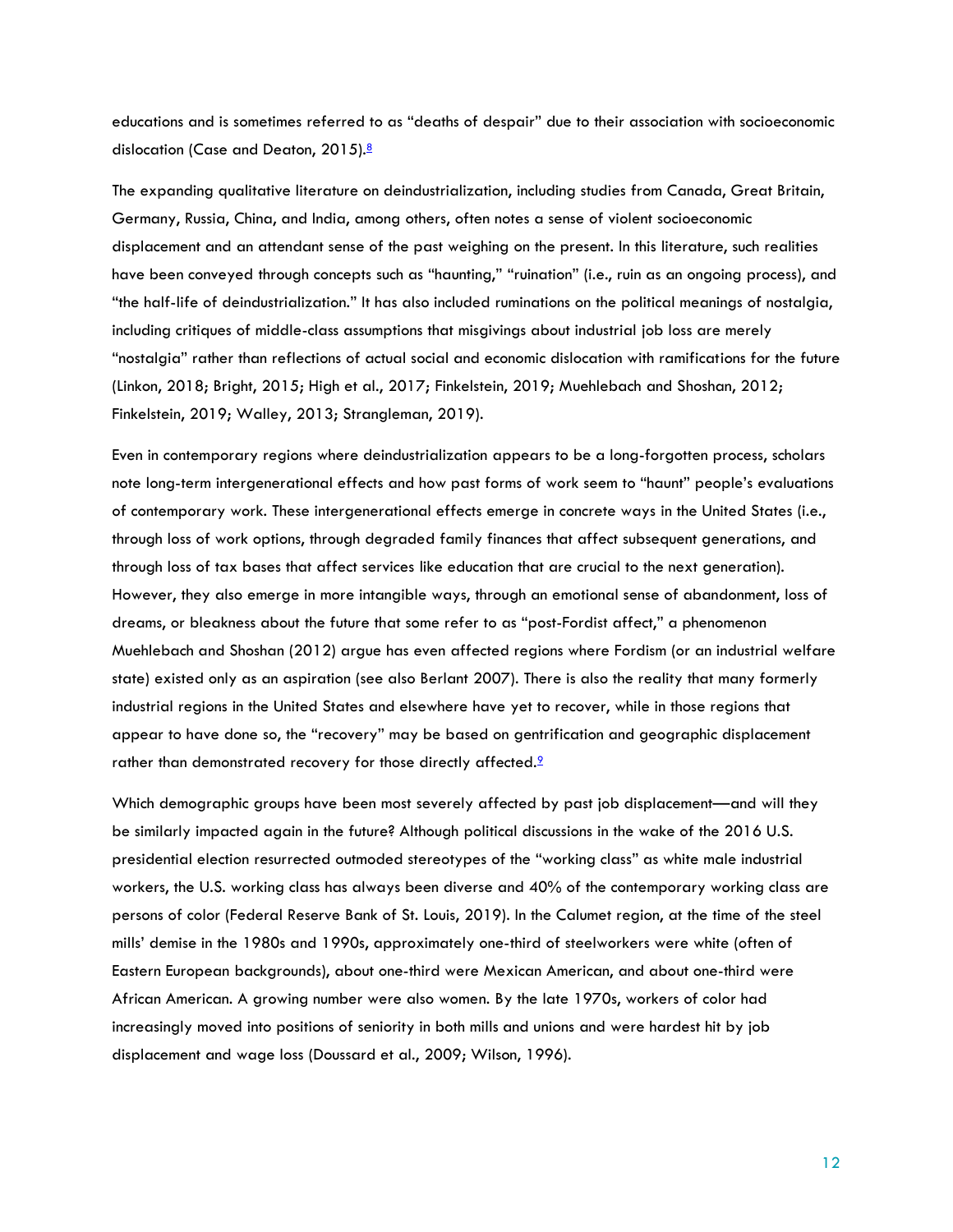Impacts on whites were also pronounced, although whites benefited from not having to face racial discrimination in housing and employment in ways that working-class individuals of color did. Media accounts have had the contradictory effect of both overplaying and downplaying the effects of deindustrialization on working-class whites. This effect was *overplayed* in response to Trump-era political rhetoric that symbolically focused on these workers, ignoring non-white working-class individuals. The impacts on working-class whites have been *downplayed* by tendencies to offer statistical averages on economic indicators *within* racial groups. Averaging income levels for whites, for example, statistically erases trends for working-class and poor whites by averaging them with an expanding category of wealthy whites. This is particularly problematic since it disguises the fact that life expectancy and real wages for whites with a high school education or less has gone *down* in recent years, while going *up* for the college-educated (Case and Deaton, 2020).

Today, the long-term impacts of job displacement dating back to the 1980s are still widely apparent in many formerly industrial regions like Calumet. While it was argued during the 1980s and 1990s that better jobs associated with a high-skills "new economy" would replace the once "middle class" industrial jobs that were lost, this has not proven to be the case. The job landscape of the contemporary Calumet region illustrates this reality. The region is not so much deindustrialized as what Sara Wylie and I (n.d.) refer to as "para-industrial," meaning a place where remnant industries are interspersed with formerly industrial brownfields but which provide far fewer jobs. These remaining industrial workplaces are often heavily automated and employment is increasingly shaped by Weil's "fissured workplace."

For example, while all of Southeast Chicago's steel mills closed, a handful have remained open in Northwest Indiana albeit in a much-transformed way. U.S. Steel–Gary Works, which once employed approximately 30,000 people, employed only 5,000 workers by the early 2000s, the result of the intertwined fallout of the first wave of deindustrialization as well as growing automation. On a visit I made in 2002, a Gary Works official swept his hand across a factory floor devoid of workers and stated to me that, "It's a highly automated process; you just don't see a lot of workers these days." The mill, however, continues to produce the same overall amount of steel as in its heyday.

In contemporary Southeast Chicago, a secondary industry that handles scrap and bulk material is interspersed amidst the remaining toxic brownfields and remnant legacy industry. These smaller firms tend to employ 20–50 workers and often pay far less, have fewer benefits, are often non-union, and include a growing number of part-time, temporary, or contract workers. One of the few examples of new industry on Chicago's South Side, a much-heralded LEED-certified Method Soap factory built in 2015, was attracted to the region by strong government incentives. However, the factory ended up employing only 100 workers, had dedicated space for sub-contracted workers, and was immediately sold to a new conglomerate not beholden to commitments to local governments (Harris, 2015; Marotti, 2017).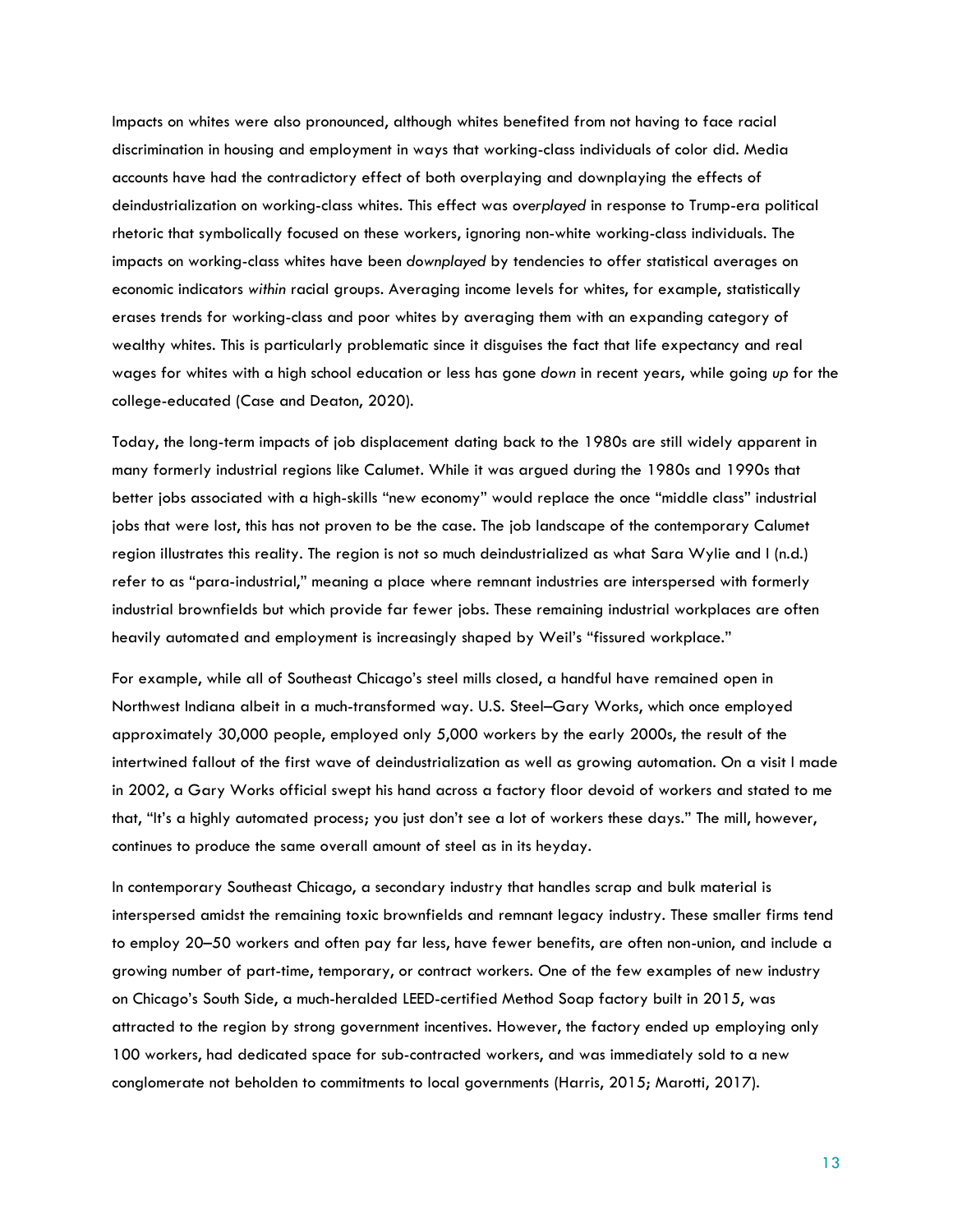For Southeast Chicago workers in non-industrial jobs, the remaining "middle class" form of employment is in (embattled) unionized public sector jobs. Others work in precarious service sector jobs. In the poorest areas, gangs and informal sector work are dominant. Many have returned to older historical patterns of living with extended family to save money. The military is one of the few options for upward mobility since it pays for higher education. The sense that jobs are precarious in comparison to the past is pervasive. In short, the changing nature of work in "para-industrial" regions like Southeast Chicago is not simply about automation or even the loss of industrial jobs, but about the fact that contemporary working-class jobs, whether industrial, service sector, or otherwise, are often "bad jobs" in terms of stability, wages, and benefits compared to those of the past.

Rather than focusing on the impacts of technological change on jobs from the point of view of individuals or specific job sectors, ethnographers tend to focus on families and communities. Such studies teach us that the effects of job displacement are cumulative. For example, a poorly paid home healthcare aide or an administrative assistant whose work has been displaced by personal computing may be married to a displaced industrial worker who now drives for a ride-sharing company. Their children may work retail in box stores, fast-food restaurants, or other jobs likely to be displaced by automation. As families and communities have fewer resources, they are less able to serve as informal social safety nets for others in their networks. These dislocations are also cumulative. Communities and families that experienced deindustrialization may also be grappling with the fallout of the financial and housing crisis of 2008, particularly since homeownership is the primary form of wealth among working-class and lower middleclass families (contributing to the disproportionate impact of the crisis on Black and Latinx families (Stout, 2019).

The frothiness of the stock market both before and during much of the current coronavirus pandemic despite extreme levels of unemployment—reminds us that, under shareholder value regimes, job loss and downsizing readily co-exist with high stock prices (Eavis 2020, Read 2020, Ho 2008). In other words, Wall Street is no longer a barometer of "the economy" (as it was during the 1950s and 1960s); it has become disentangled by the fissured workplace from the economic health of most Americans.

Given that the United States has not recovered from prior rounds of politically destabilizing job displacement, the prospect of new rounds of technologically induced displacement due to automation and AI—even if less than pundits fear—should give all of us pause. Again, the record of other wealthy countries demonstrates there are other paths to be taken. Stronger social safety nets and more equitable ways of funding public education, as a way to counter industrial job displacement for future generations, has contributed to making social mobility higher in contemporary Europe than in the United States (Isaacs, 2017). During the COVID-19 pandemic, some countries like Germany also did a far better job of keeping employees on payrolls, resulting in far fewer dislocations due to unemployment (Thelen, 2020). Given the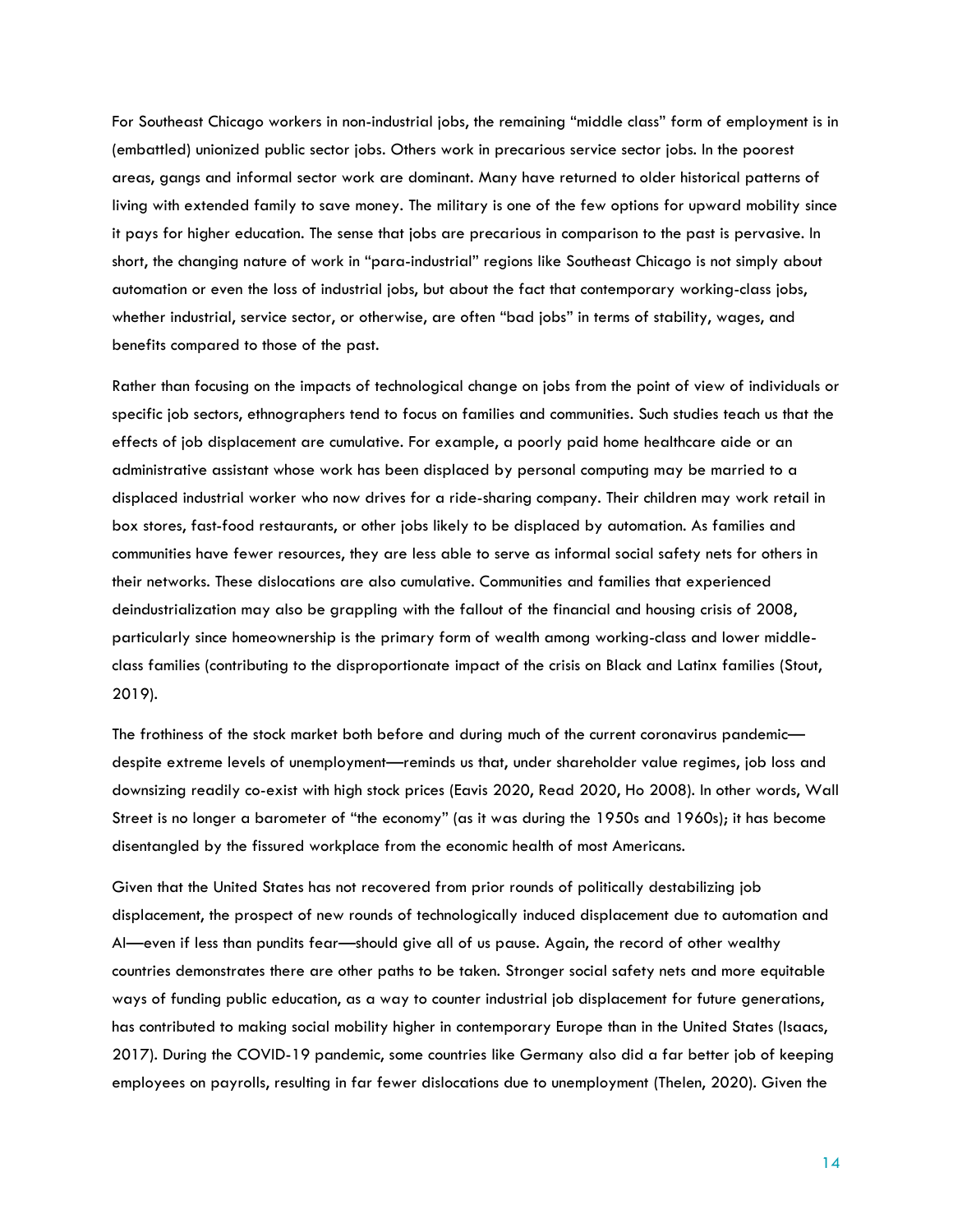widening gaps among wealthier countries due to such realities, the lagging position of the United States in comparison to other regions seems likely to increase unless fundamental changes occur.

#### BUT WHY TRY TO PRESERVE WORK AT ALL? AREN'T "WORKING CLASS" JOBS ALIENATING ANYWAY? WHY NOT SIMPLY GO TO UNIVERSAL BASIC INCOME?

Historically, there has been an assumption among many social critics that industrial workers experienced their work and their relationships to industrial technology as dehumanizing, as akin to being slaves to machinery. While industrial work *could* be horrific, mind-numbing, and dangerous, assumptions of alienated labor that can come from both the right and the left of the political spectrum need to take several things into account. Such assumptions are important to probe because they underlie the debate over whether it might be better to *eliminate* the need to work rather than *improve* working-class jobs as we know them.

Industrial ethnographies have shown that workers often found ways to take pride in even taxing work and that their relationship to technology was far from Luddite. In oral histories with former steelworkers, an industry where even deskilled labor required skill, many workers enjoyed discussing the technical aspects of their jobs. Since steel work might include brief periods of intensive dangerous work and then lulls between tasks, workers might also show their affinity to workplace skills by crafting items out of scrap metal in their downtime (see also Cherkaev, 2020, for an example from Russia). Assembly line workers are also recognized as taking pride in their work, at times finding ways to bring an artisan sensibility to seemingly mindless tasks. For example, anthropologist Kathryn Dudley (1994) noted how one woman who spray-painted cars on an assembly line imagined her work as a form of art. Others kept their minds engaged by "gamifying" assembly line tasks or linking tasks to fantasy play (Hamper, 1992).

While oral histories with older steelworkers were replete with stories of horrific accidents and the intensity of the work, it was striking (in a seemingly contradictory manner) how often the same workers would say that they had enjoyed their job. One former Southeast Chicago steelworker noted, "I enjoyed it. I looked forward to going to work." What was at the center of such enjoyment, however, was generally the social relationships forged on the job. The idea that co-workers were like family was a common refrain in industrial ethnographies, and this feeling could actually be compounded by dangerous situations in which workers had to trust and rely on co-workers for their safety. One woman noted, "I worked in a lot of factories before I got into the mill. I always liked it because the people take care of each other…. Right now, if I would see one of my friends or they would see me from there, I would do anything for them, and they would for me. Especially for the women…. We were like people who went through a war together." A male steelworker said, "I would joke with my wife that this [i.e., his coworkers] was my real family."[10](#page-4-0)

In assembly line plants, camaraderie in which downtime could be earned by outthinking or working faster than the machines might be spent helping or joking with co-workers, resulting in attempts to make jobs "fun" while allowing an individual to be a respected and knowledgeable person on the shop floor (Dudley,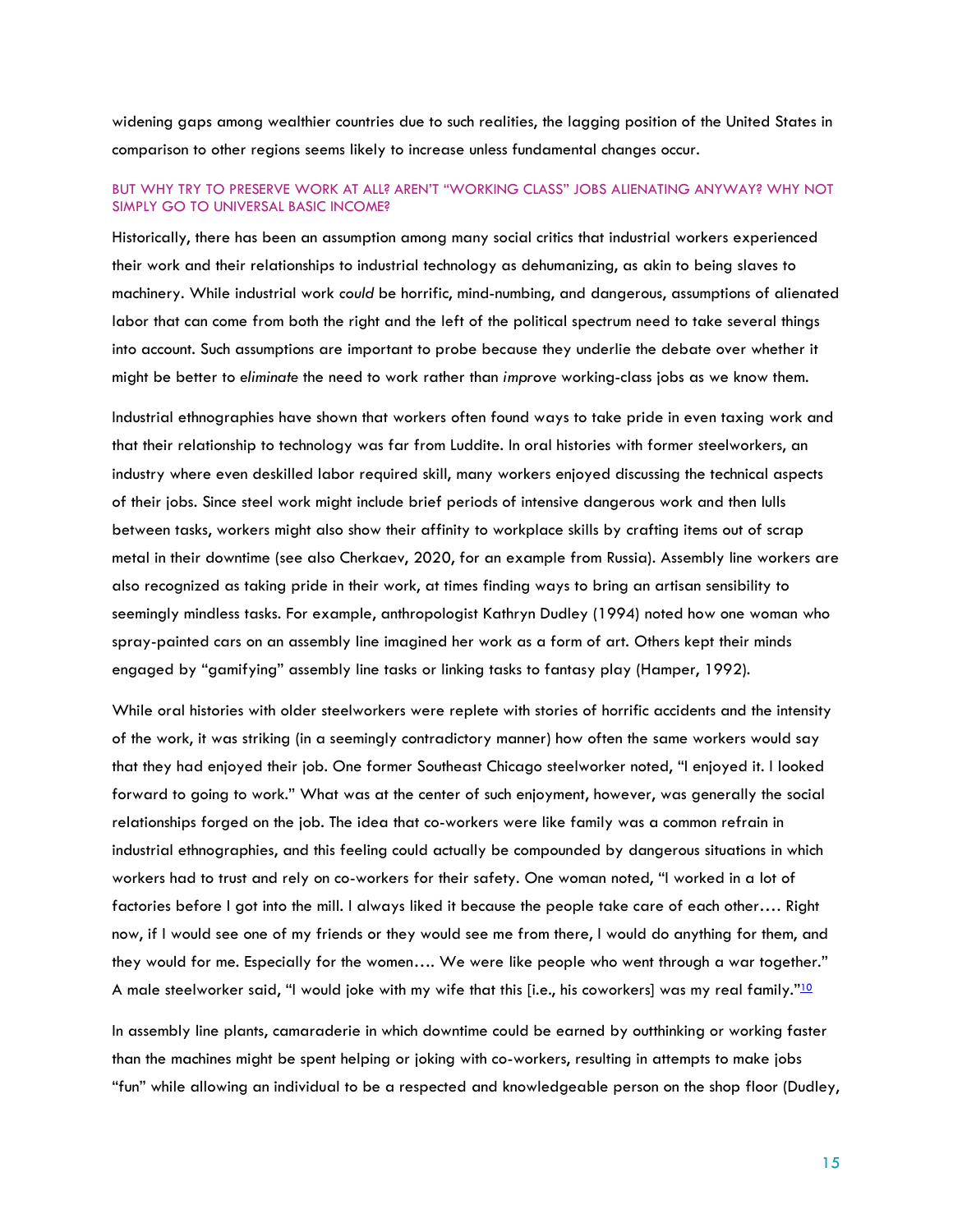1994; Hamper, 1992). The perspective that social relationships were what made jobs valuable (or miserable if one didn't get along or was excluded) is common in these accounts.

An unusual longitudinal qualitative study of the closing of London's Guinness factory by sociologist Tim Strangleman (2019) noted that older workers who fondly remembered the sociality of mid-century work life and the pride taken in their jobs were often disillusioned and, ultimately, relieved when the factory finally closed. Worker attitudes had changed as the company morphed into a large conglomerate with highly automated work processes and a growing number of contract workers; in short, the workplace sociality and culture that had once made Guinness jobs highly valued had disappeared. As a female steelworker who worked at Chicago's South Works during the 1970s and 1980s argued, "To me, the joy in life is the relations with your co-workers, and so on. A lot of jobs now, it's been eliminated. Instead of two people driving a truck, there's only one. And everything is done to decrease the amount of people doing stuff with mechanization."

While it is crucial not to romanticize industrial work (or confuse people's ability to be resilient in tough situations with "good" jobs), there is no correlation between working with one's hands and "bad" jobs. Rather for workers, bad jobs (whether industrial, service, retail, or office) are ones that lack social camaraderie, lack ways to experience pride in work or input into work processes, or lack means to learn more and get ahead. The assumption that working selves are not valuable parts of self-identity in workingclass occupations does not hold up in the literature.

In general, anthropological studies of unemployment suggest the broader social costs of job displacement and the loss of the structuring scaffolds that it provides for everyday life (Newman, 1991; Strauss, 2018; Kwon and Lane, 2017). (Indeed, during the COVID-19 lockdowns, many of us have viscerally experienced the impact of the loss of daily structures on adult and child mental health.) Experiences of unemployment, however, are not uniform. For example, some ethnographers note that young professionals on Wall Street and in Silicon Valley increasingly see job instability and periodic bouts of unemployment as expected and even positive, signs of being "flexible" in an economy that emphasizes flexibility (Lane, 2017; Ho, 2008). However, this experience of unemployment is vastly different from that experienced by working-class populations in that such professionals retained valuable social networks, educational credentials, and resources to weather periods of job loss, making it easier to find new and lucrative work in ways not available to displaced working-class and lower middle-class individuals (Chen, 2015; Dudley, 1994; Walley, 2013). Claudia Strauss (2018), in her research on unemployed workers from different classes in California in the wake of the 2008 financial crisis, noted that her interlocuters said they ideally preferred to work but wished they could work fewer hours in order to attend to family and other obligations and interests.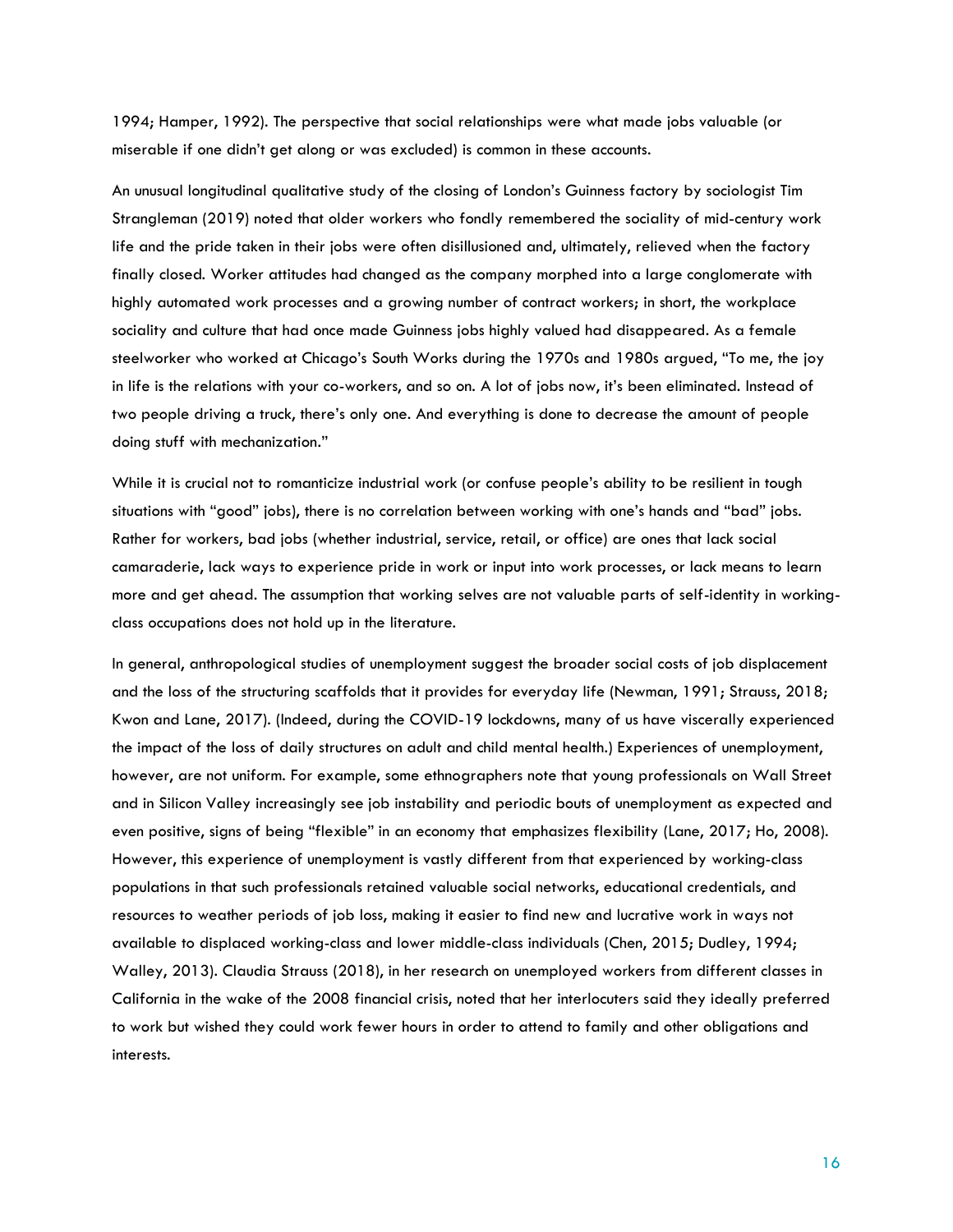In the contemporary era, the gig economy, "ghost work," and other forms of on-demand or contract labor have become increasingly prevalent (Gray and Suri, 2019; Rosenblat, 2019).<sup>[11](#page-4-0)</sup> While discussion of this increasingly expansive literature is beyond the scope of this paper, the ethnographic work of Mary Gray and Siddharth Suri on "ghost work" in India and the United States (2019) is particularly helpful in bringing into view the hidden human labor that goes into making what appear to be automated online processes function as well as the extreme precarity of those forms of labor. Here, I will merely make the point that such trends are key, not only in terms of the different kinds of work arrangements they represent, but because such work makes it difficult to even know what unemployment rates are or how to respond to them. Gig economy and "ghost" workers may include many underemployed persons who are not counted in official unemployment statistics. Most crucially, such workers are also not afforded the protections of labor laws and are not eligible to receive unemployment compensation (Abraham, Houseman, and O'Leary, 2020). The pandemic (and U.S. policy responses that have sought to extend unemployment benefits rather than keep workers in jobs) have caused unemployment to spike to extreme levels. Despite some efforts to extend benefits during the pandemic to such workers, in general, these numbers fail to fully account for these underemployed and on-demand workers. When troubled times like the current pandemic remove the positive veneer of "flexibility" popularly associated with such jobs, it starkly reveals enhanced and unsustainable forms of precarity. Given what we know about the dislocating effects of unemployment, these realities should again give policymakers pause.

Predictions of future job loss due to automation and the alienated nature of working-class jobs have helped increase calls for Universal Basic Income (UBI). This hybrid vision binds together Silicon Valley models with older ideals on the political left of transcending paid labor (intensified by reactions against neoliberal cultural views that depict all aspects of life in terms of market rationalities). UBI models are positive in that they recognize the need to create a universal floor below which individuals cannot fall particularly in light of the potential for significant work disruption in the future. The most revealing anthropological discussion of UBI has explored the role of cash transfers in contexts like Southern Africa where widespread lack of formal waged labor is a long-term structural reality for most working-age adults; in such contexts, universal cash payments not only provide a floor but also an economic base which allows people to participate as economic actors in informal arenas. This model forms an alternative model of a welfare state to those common in OECD countries (Ferguson, 2015).

However, calls to address potential shortages of employment opportunities through UBI do not always take into account the role that employment plays for many people in terms of identity, gaining confidence and skills, providing sociality and a structure to the day, fostering feelings of usefulness, and as a means to interact with others beyond one's own class or ethnic and racial groups. Rather than reforming work and addressing the ways that the changing nature of corporations has affected employment, some formulations of UBI might be interpreted as giving up on work for non-professionals, even as "core" professionals

17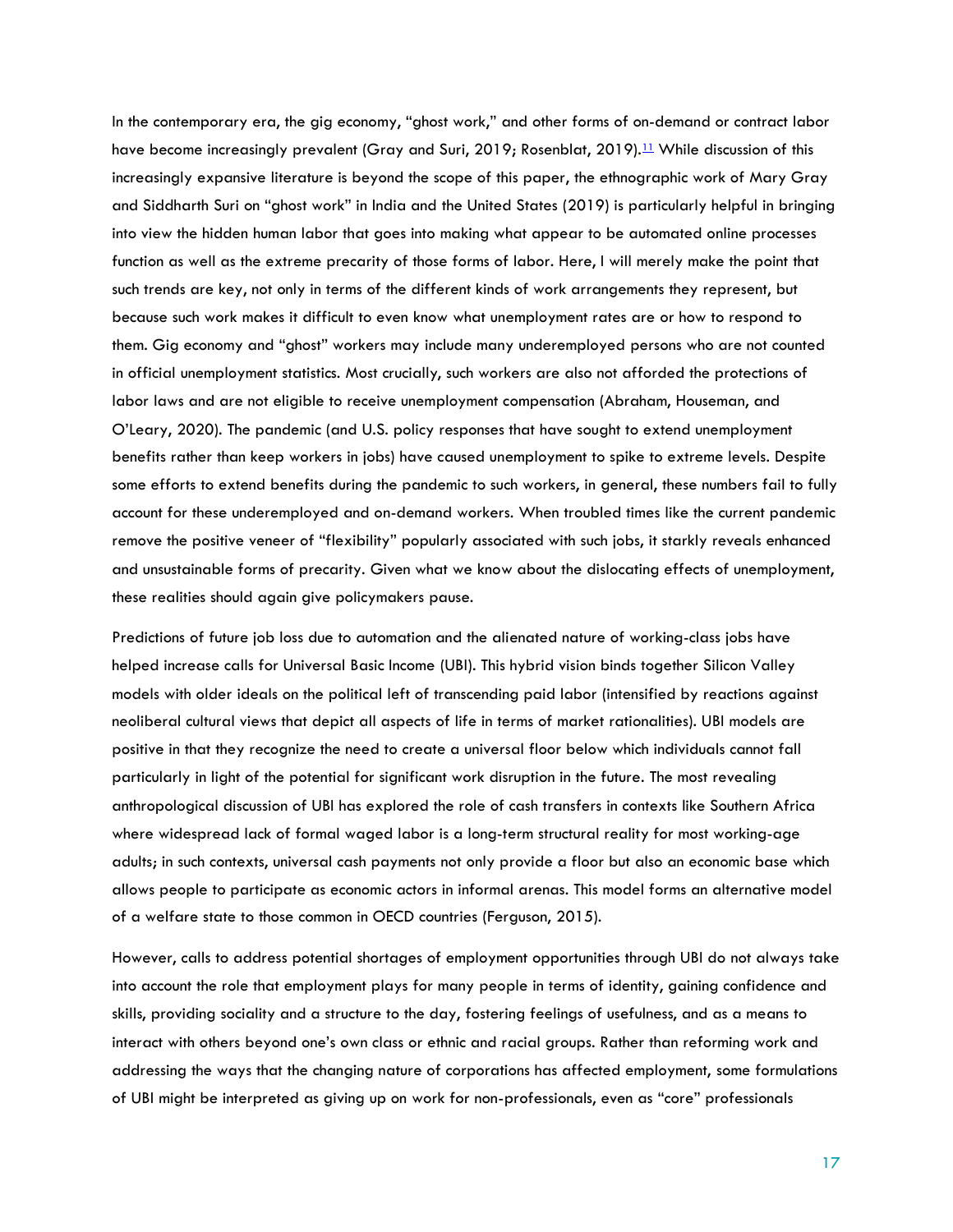continue to have high-level opportunities despite increased use of AI. Alternative options might be found in those European countries where decreasing quality or numbers of jobs are being addressed by extending work protections once customary in older unionized industrial sectors to part-time, service sector, or professional workers, and by allowing workers increased flexibility in work hours (based on their rather than employers' choice) making family–work compatibility more possible. Making work better—through better protections and options for reduced working hours—also offsets tendencies for critics of welfare policies to decry those without work as being "lazy" or "social sponges," which has been a profound source of inter-class hostility and resentment in the United States that has historically rebounded against workingclass and poor individuals, including those of color.

#### IS THE BEST RESPONSE TO ROBOTS AND JOB DISLOCATION TO GAIN MORE EDUCATION AND SKILLS?

One common response to concerns about work displacement due to automation has been the call for greater emphasis on education and skills training in the future. This, of course, is key, particularly given that the shift to a fissured workplace has been paralleled by a decrease in public expenditure on education in the United States (rather than the increase seen in places like Finland [Osterman, 2020]). Such trends have particularly deleterious effects on working-class populations. In para-industrial communities, disinvestment in public schools has had an enormous impact on possibilities for the next generation. In Chicago, many middle-class students have exited the public school system, resulting in over three-quarters of those who remain having few enough resources that they qualify for free lunch programs. Such realities threaten to turn the system into holding spaces for the poor with fewer available paths toward upward mobility. In addition, job training that once happened on the job for manual work has become increasingly scarce. (Historically, unionized steelworkers bid on skilled positions based on seniority and entered intensive apprenticeship programs sponsored by the mills.)

However, given corporate reluctance to provide job training in settings with higher employee turnover and a greater reliance on contract and temporary workers, as well as the pull-back in public education funding, the question of who is to provide skills training for workers in an increasingly computerized workplace has re-emerged as a key issue in the United States. This reality has prompted renewed interest in vocational training, although such efforts lag far behind European counterparts. [12](#page-4-0) For such efforts to benefit future holders of working-class jobs, it is also necessary, however, to challenge the now pervasive conflation between higher education and "skills" (contributing to a dynamic in which educated individuals often blame difficulties for working-class individuals on their presumed failures to acquire formal education; Dudley, 1994).

In my experience, contemporary university students regularly use education and skill as synonyms, often unaware that there are broad historic categories of skilled manual or industrial labor. By implication, less educated workers or those who work with their hands (with the exception of artisans with middle-class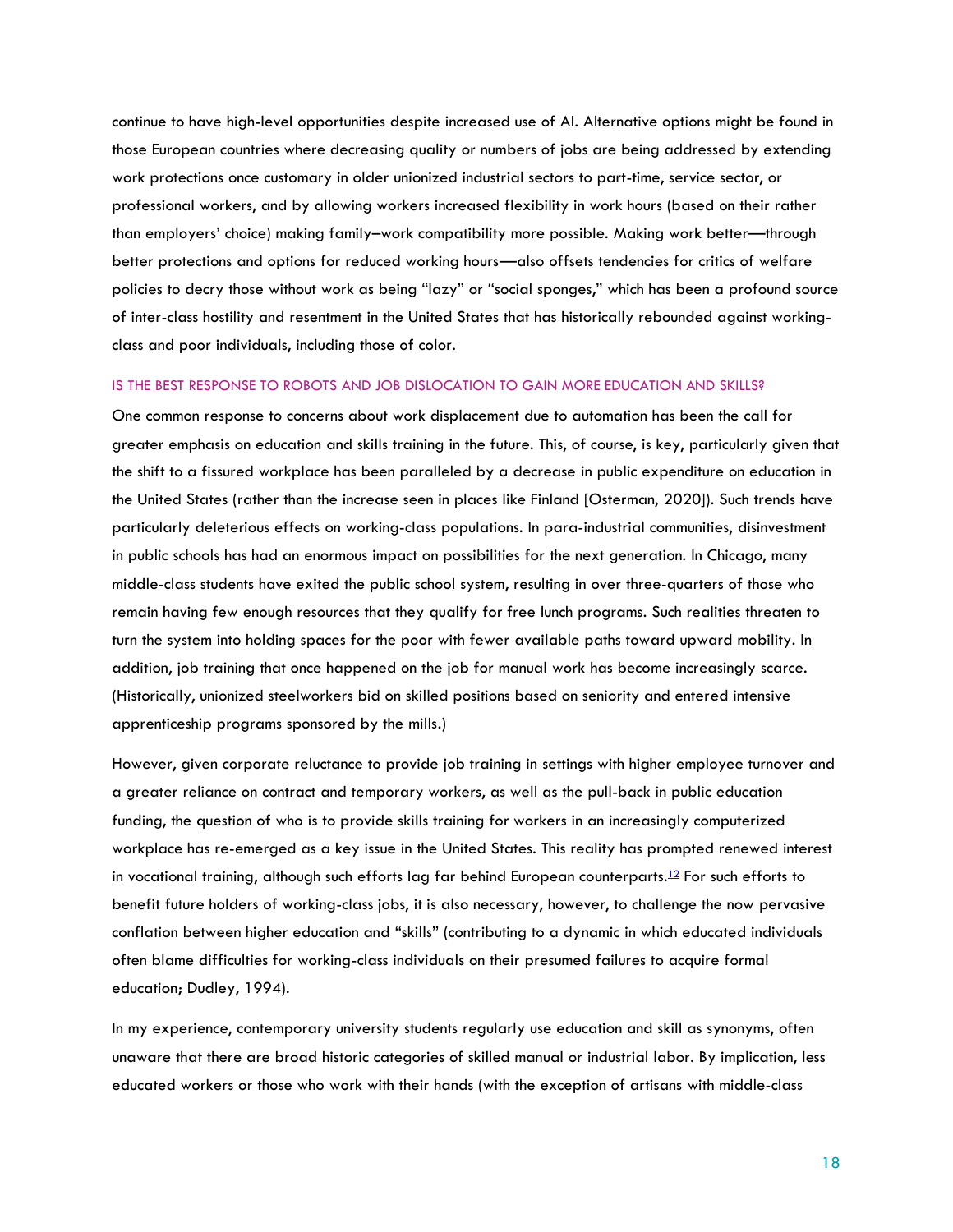social capital) become discursively defined as less knowledgeable, skilled, or deserving. Such language fits into that of technocratic meritocracy which disguises its underlying elitism by assuming that social inequalities emerge "naturally" from what people have earned or deserved. As Michael Sandel (2020) argues, "By telling workers that their inadequate education is the reason for their troubles, meritocrats moralize success and failure and unwittingly promote credentialism—an insidious prejudice against those who do not have college degrees." Just as technology was historically used to deskill industrial workers, such contemporary assumptions conceptually "deskill" working-class occupations by assuming that such labor requires little in terms of brains or ability. Finding ways to rethink the introduction of new workplace technologies in ways that support workers—rather than displace, deskill, or harass them—requires more expansive understandings of skill and workplace knowledge and how it might be harnessed to support enhanced productivity for corporations as well as the well-being of workers.

In general, arguments for increasing formal education to counter future job displacement is key, but not enough. Within universities, a growing number of individuals with doctoral degrees find themselves precarious workers as adjunct faculty members, barely making more than minimum wage. Similarly, Silicon Valley, with its proliferation of tech workers on contract assignments, offers another example of "two-tier" workplaces for the highly educated. Such realities demonstrate that the issue is not simply lack of education or skills but the nature of how employment is treated by contemporary corporations (and other institutions that have tried to emulate them) as well as corporate disentanglement from responsibility for workers. In short, middle-class and even upper middle-class individuals do have reasons to be concerned about job security in ways that extend well beyond robots and automation. The solution, in part, as Ton (2020) suggests, must include a call for new kinds of education for managers—not just for workers. Business education needs to steer away from a monolithic focus on shareholder value and recognize other models for making profits that are less socially destructive and politically destabilizing. In short, there is a need not simply to educate those whose jobs might be displaced, but those who are doing the displacing.

#### CONCLUSION: WHO WON THE COLD WAR? THE NORDIC COUNTRIES (IF NOT ALWAYS FOR REASONS ASSUMED)

If tearing down the Berlin Wall in 1989 was broadly read as communism losing the Cold War due both to a rejected political system and an economic collapse, recent years have suggested the more slow-burn collapse of neoliberal visions of the free market as capitalism triumphant. Vastly intensified inequalities within those wealthy countries that most championed neoliberalism have contributed to political instability and challenges to more democratic forms of governance. In the United States, one of the most extreme examples, an inadequate and politically battered government social safety net, coupled with a system of social support tied to workplace employment, an increasingly attenuated employer-employee relationship, and the job churn of the fissured workplace have made everyday realities increasingly untenable for a growing percentage of the population. Such trends are responsible for such now well-documented realities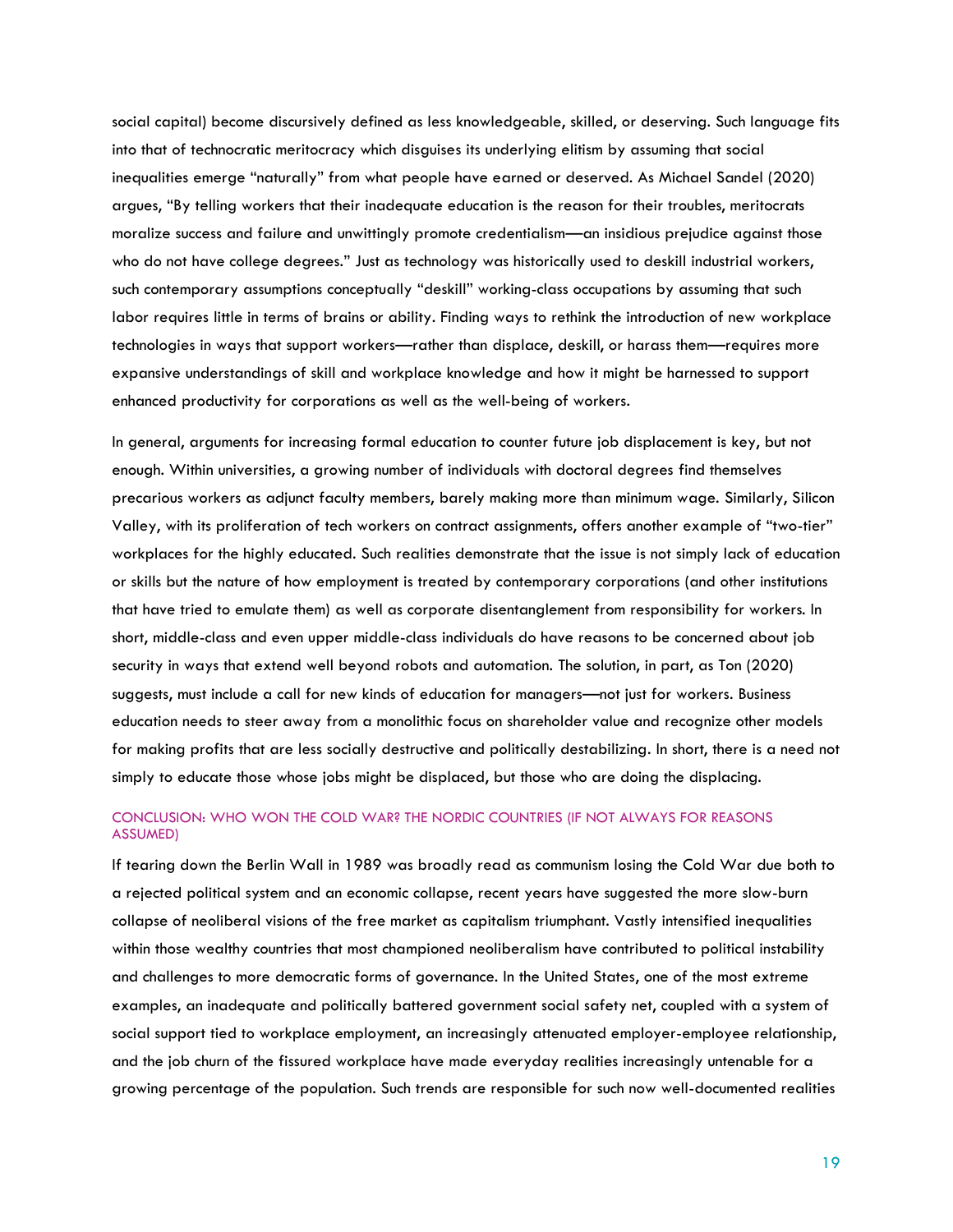as stagnant or decreasing social mobility, vastly escalating inequality, declining life expectancy rates for certain demographics, and decreased senses of well-being. While consumer goods are cheap, the key "goods" of healthcare and higher education are vastly more expensive and out of reach for many in the United States without assuming massive debt. The inequalities evident in such realities are further compounded along the lines of race as well as by class and region.

However, as Kathleen Thelen (2014) has painstakingly argued, the liberalization of economies has taken different paths among wealthier countries. The United States has been the most extreme in terms of growing inequality and the eviseration of social protections; some other countries have protected core groups of workers but have allowed a lower tier of work to emerge. Still others, however, have cobbled together policies that have resulted in what Thelen calls "embedded flexibilization." These include the Nordic countries as well as the Netherlands. In general, the Nordic countries are associated with democratic governance and market-based economies and score high on indices of economic vitality, good governance, and social well-being. Many of these countries liberalized parts of their economy in the 1990s, a politically contentious path that made them "flexible" in ways that accorded with the changing nature of corporations. However, in strong contrast to the United States, these "flexicurity" policies have, for the most part, worked to collectivize, rather than individualize, the resulting risks (Thelen, 2014; Partenan, 2017). Despite some variations among countries, unionization rates continue to be strong throughout much of this region and cover both the declining manufacturing as well as the growing service sector, including occupations that have a preponderance of women and "outsider" groups, and there is a strong emphasis on worker retraining and education. In short, the region has forged new forms of universal social safety nets that provide ongoing support for workers that is not tied to increasingly unpredictable workplace employment (Thelen, 2014; Partanen, 2017).

Despite these clear successes, mentioning Nordic countries in political or policy discussions in the United States can sometimes be treated dismissively or said to hold little relevance for the United States because these countries are both smaller and more homogeneous.<sup>[13](#page-4-0)</sup> There is also a tendency for this region, relatively little known within the United States, to be either romanticized by progressives or dismissed by conservatives. While it should go without saying that all regions of the world have their own problems (controversies over issues such as immigration, for example, are also on the rise in Nordic countries), it is striking how Nordic countries have found themselves the target of extreme right-wing disinformation campaigns, apparently in an effort to discredit recognition that viable policy alternatives might exist to the more neoliberal models that have held sway in recent decades (Rapacioli, 2018).[14](#page-4-0)

In general, in a context of increasingly precarious employment and with AI and automation threatening increased job loss, governance models that tie social well-being to workplace benefits (as with healthcare in the United States) appear increasingly unworkable moving forward. Universal government-administered benefits may well be necessary to provide social support for "flexible" workplaces. While calls for

20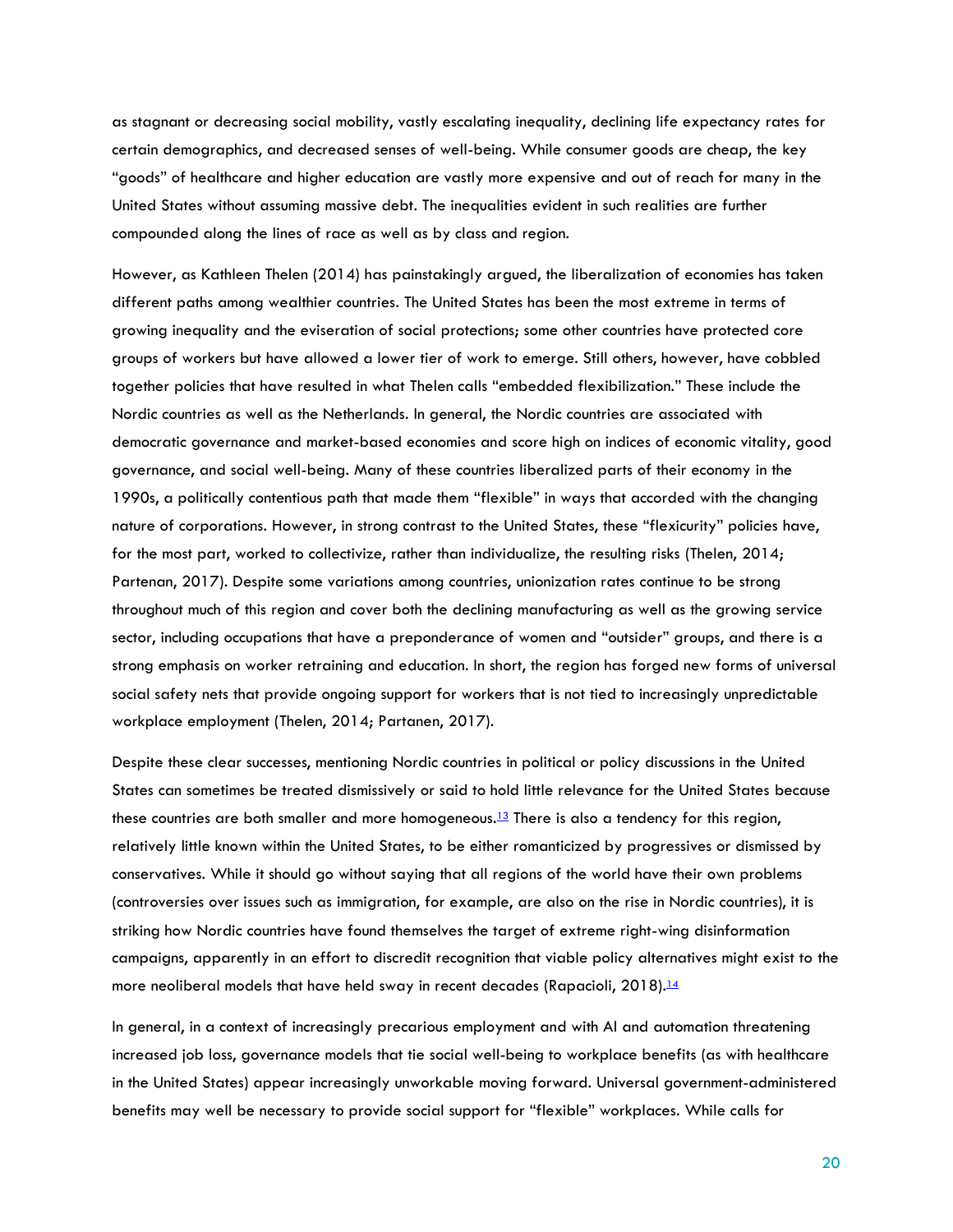Universal Basic Income have been one response to such trends, another option is to enhance the social safety net in directions of "embedded flexibilization," achieving similar ends while providing more support for the social importance of work itself. Most Nordic countries do so by providing such universal supports as childcare to allow people to work and free ongoing public education that allows for continual work retraining. Rather than giving up on waged labor, Nordic countries have found ways to support it and make it better (Partanen, 2017).

Looking beyond wealthier countries raises a host of additional questions outside the scope of this brief. Most centrally, how, we might ask, is the fissured workplace (based on corporations as brands rather than as producers of products and which rely upon the externalization of workers and production) linked to a form of global supply chain capitalism that seeks to displace risks and costs down the chain to other parts of the world? A growing number of anthropologists have explored such questions, ranging from Anna Tsing's ethnographic study of mushrooms as a global supply chain phenomenon (2015) to studies of corporate disentanglement among international firms in Africa and India (Appel, 2019; Besky, 2013). A companion piece to this brief might explore how technological transformation will affect work throughout the totality of supply chain capitalism as well as how it is being conceptualized at various points along that chain.

In conclusion, if the robot has become symbolic of anxiety about growing job insecurity in the United States, the way to address such anxieties is to bring the submerged to the surface and openly grapple, not simply with technological change, but with complex social, political, and economic realities in which such change is embedded as well as the policies needed to offset potential harms. Histories and ethnographies of work and job displacement are helpful adjuncts on this path as they offer intimate insight into the value and meaning assigned to work and technology, the cumulative impacts of displacement, and the need to critique assumptions built into terms like class, skill, and knowledge. We also need to look to other regions for models of what is working in facing contemporary workplace challenges. Through this kind of expansive conversation and analysis, we may gain a clearer sense of how to forge a direction forward that addresses the overlapping crises of the current era and alternative ways to envision shared collective futures.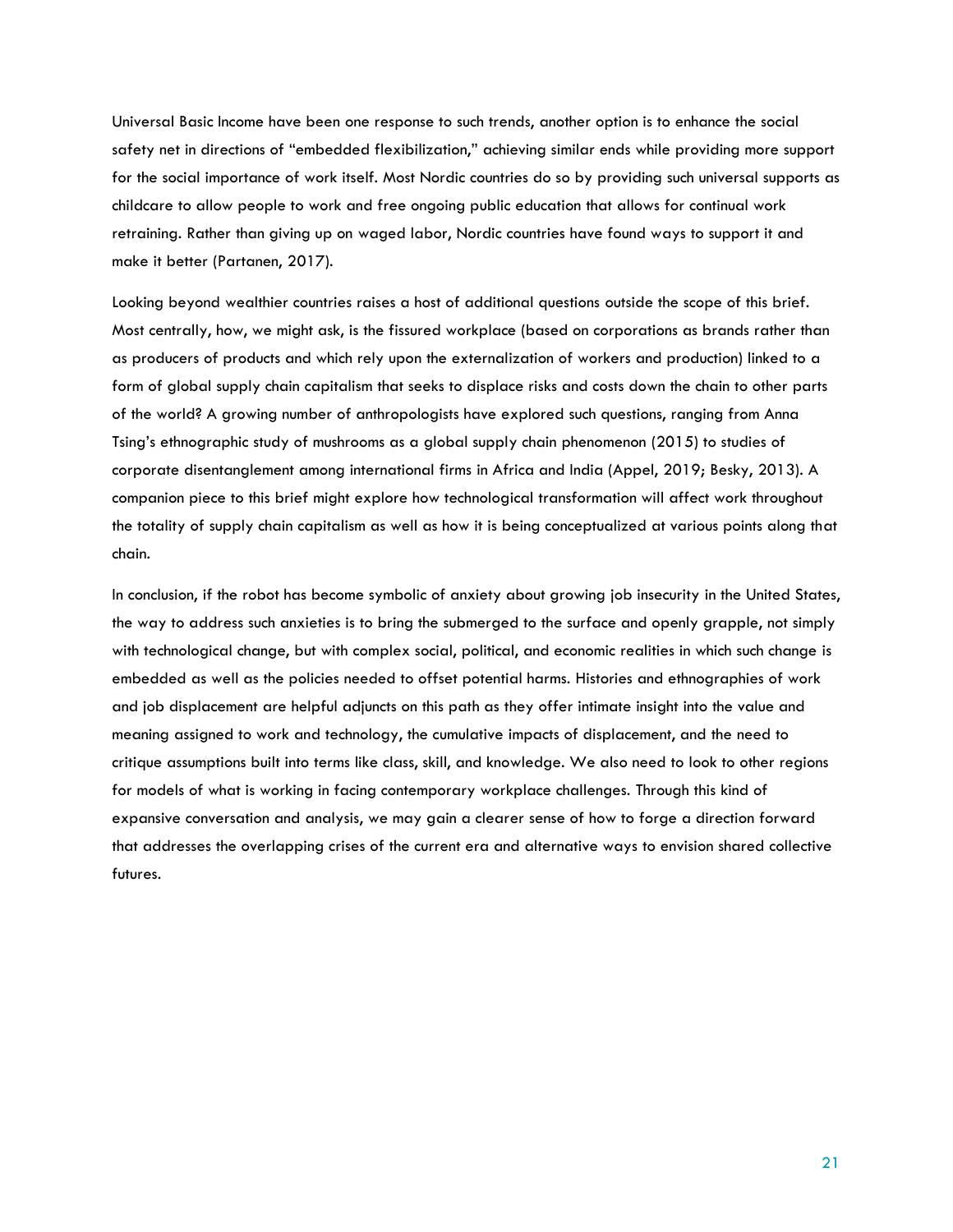#### References

- Abraham, Katharine G., Susan N. Houseman, and Christopher J. O'Leary (2020). *Technological Change, Job Loss, and the Adequacy of Unemployment Insurance: Extending Benefits to Workers in Precarious and Non-Standard Arrangements*. Brief, MIT Task Force on the Work of the Future.
- Appel, Hannah (2012). Walls and White Elephants: Oil Extraction, Responsibility, and Infrastructural Violence in Equatorial Guinea. *Ethnography*: 13:439.
- Appel, Hannah (2019). *The Licit Life of Capitalism: US Oil in Equatorial Guinea*. Durham: Duke University Press.
- Autor, David H., David Dorn, and Gordon H. Hanson (2013). The China Syndrome: Local Labor Market Effects of Import Competition in the United States. *American Economic Review* 103(6): 2121–2168.
- Bensman, David and Roberta Lynch (1987). *Rusted Dreams: Hard Times in a Steel Community*. Berkeley: University of California Press.
- Bergsvik Robert (1989). Rally Marks 9th Anniversary of Wisconsin Steel's Closing. *Daily Calumet*. March 29.
- Berlant, Lauren (2007). Nearly Utopian, Nearly Normal: Post-Fordist Affect n La Promessa and Rosetta. Public Culture 19(2): 273-301.
- Bernhardt, Annette (2018). Making Sense of the New Government Data on Contingent Work. UC Berkeley Labor Center.
- Besky, Sarah (2013). *The Darjeeling Distinction: Labor and Justice on Fair-Trade Tea Plantations in India*. Berkeley: University of California Press.
- Bluestone, Barry and Bennett Harrison (1984). *The Deindustrialization of America*. Basic Books.
- Boebel, Chris and Christine Walley (2017). *Exit Zero: An Industrial Family Story*. 90 mins. Documentary film.
- Bose, Nandita (2020). Amazon's Surveillance Can Boost Output and Possibly Limit Unions. *Reuters*. Sep. 1.
- Bright, Geoff (2015). 'The Lady is Not Returning!': Educational Precarity and a Social Haunting in the UK Coalfields, *Ethnography and Education*, Nov. 18.
- Brody, David (1960). *Steelworkers in America: The Nonunion Era*. Cambridge: Harvard University Press. Case, Anne and Angus Deaton (2015). Rising Morbidity and Mortality in Midlife among White Non-
- Hispanic Americans in the 21st Century. Proceedings of the National Academy of Sciences 112(49): 15079-84.
- Case, Anne and Angus Deaton (2020). *Deaths of Despair and the Future of Capitalism*. Princeton: Princeton University Press.
- Chen, Victor (2015). *Cut Loose: Jobless and Hopeless in an Unfair Economy*. Berkeley: University of California Press.
- Cherkaev, Xenia (2018). Self-Made Boats and Social Self-Management. Cahiers du Monde Russe, 59/2- 3: 289-310.
- DeSilver, Drew (2018). Most Americans View Unions Favorably, Though Few Workers Belong to One. Pew Foundation Research. Aug. 30.
- Doussard, Marc, Jamie Peck, and Nik Theodore (2009). After Deindustrialization: Uneven Growth and Economic Inequality in "Postindustrial" Chicago. *Economic Geography* 85(2):183–207.
- Dudley, Kathryn (1994). *The End of the Line: Lost Jobs, New Lives in Postindustrial America*, Chicago, University of Chicago Press.
- Eavis, Peter (2020). While Millions Lose Jobs, Some Executives Made Millions in Company Stock. October 8th. New York Times.
- Federal Reserve Bank of St. Louis (2019). *The White Working Class: National Trends, Then and Now*. Sep. 24.
- Ferguson, James (2015). *Give a Man a Fish: Reflections on the New Politics of Distribution*. Durham: Duke University Press.
- Finkelstein, Maura (2019). *The Archive of Loss: Lively Ruination in Mill Land Mumbai*. Durham: Duke University Press.
- Finkelstein, Maura (forthcoming). Deindustrialization and Its Consequences. *Working Class Studies Handbook*. Routledge.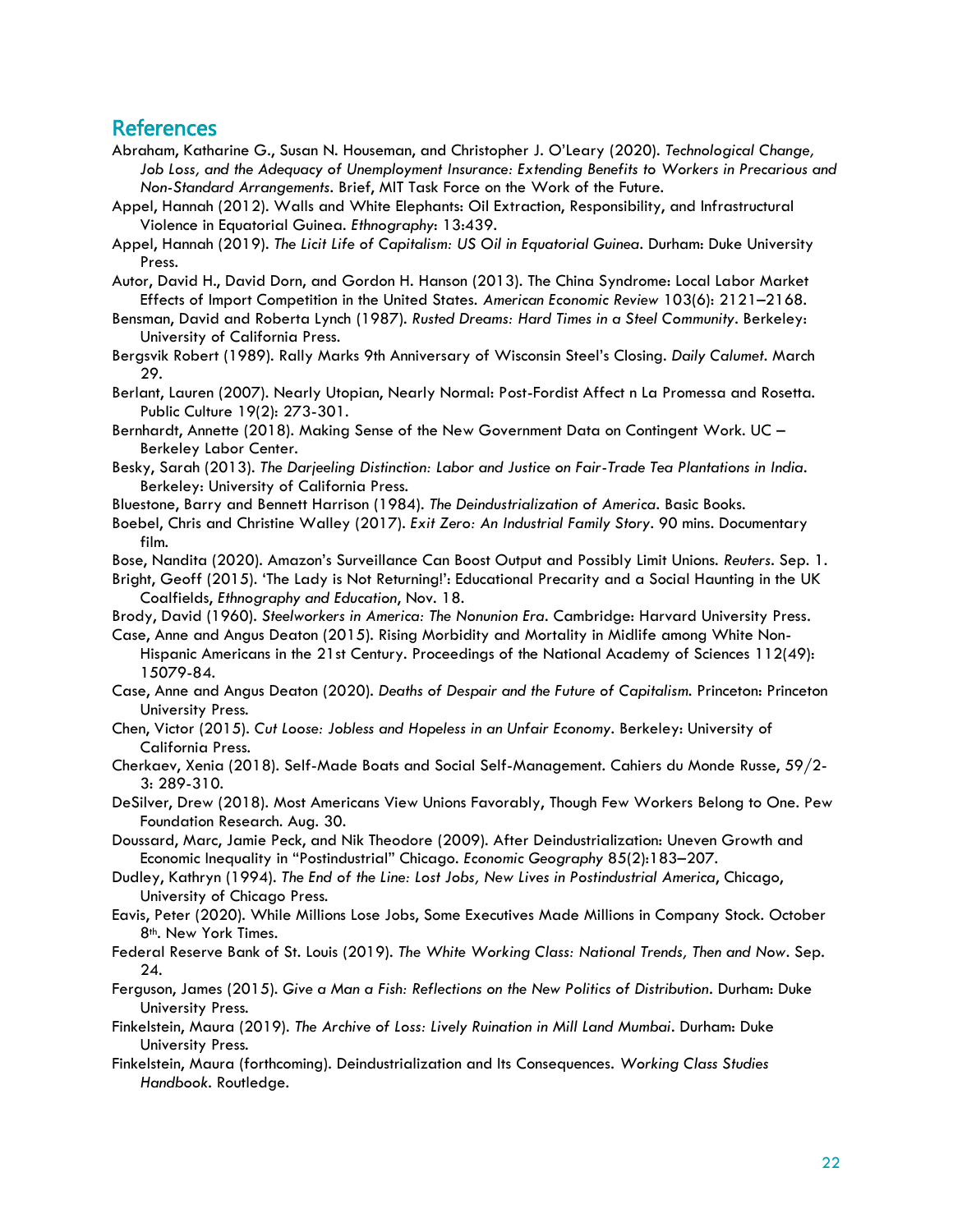Finkelstein, Maura (forthcoming). Precarity's Effects: The Trauma of Deindustrialization. *Working Class Studies Handbook*. Routledge.

Goodman, Peter S. (2017). The Robots are Coming, and Sweden is Fine. *New York Times*. Dec. 27. Gray, Mary and Siddharth Suri (2019). *Ghost Work: How to Stop Silicon Valley from Building a New Global Underclass*. Houghton Mifflin.

- Greenhouse, Steven (2019). *Beaten Down, Worked Up: The Past, Present, and Future of American Labor*. Albert A. Knopf.
- Halle, David (1987). *America's Working Man: Work, Home, and Politics Among Blue Collar Property Owners*. Chicago: University of Chicago Press.
- Hamper, Ben (1992). *Rivethead*. New York: Warner Books.
- Harris, Melissa (2015). Chicago Gets New Method Soap Factory, Glimpse of Future with Fewer Workers, *Chicago Tribune*, April 28.
- High, Steven (2003). *Industrial Sunset: The Making of North America's Rust Belt, 1969–1984*. Toronto: University of Toronto Press.
- High, Steven, Lachlan MacKinnon, and Andrew Perchard, eds. (2017). *The Deindustrialized World: Confronting Ruination in Postindustrial Places*. Vancouver: University of British Columbia Press.
- Hirsch, Eric L. (1990). *Urban Revolt: Ethnic Politics in Nineteenth-Century Chicago Labor Movement*. Berkeley: University of California Press.
- Ho, Karen (2008). *Liquidated: An Ethnography of Wall Street*. Durham: Duke University Press.
- Ibsen, Christian and Kathleen Thelen (2020). *Growing Apart: Efficiency and Equality in the German and Danish VET Systems*. Brief, MIT Task Force on the Work of the Future.
- Isaacs, Julia B. (2017). International Comparisons of Economic Mobility, chapter 3 in *Getting Ahead or Losing Ground: Economic Mobility in America*. The Brookings Institution.
- Kochan, Thomas A. and Lee Dyer (2017).Robots Won't Steal Our Jobs if We Put Workers at Center of AI Revolution. The Conversation, August 30<sup>th</sup>.
- Kwon, Jong Bum and Carrie M. Lane, eds. (2016). *Anthropologies of Unemployment*. Ithaca: Cornell University Press.
- Lane, Carrie (2016). The Limits of Liminality. In: Anthropologies of Unemployment, eds. Jong Bum Kwon and Carrie M. Lane, Ithaca: Cornell University Press.
- Linkon, Sherry (2018). *The Half-Life of Deindustrialization*. Ann Arbor: University of Michigan Press.
- Marotti, Ally (2017). S.C. Johnson Plans to Acquire Method, which has a Pullman Soap Factory, *Chicago Tribune*, Sep. 15.
- Metzgar, Jack (2016). Misrepresenting the White Working Class: What the Narrating Class Gets Wrong. *Working Class Perspectives*, March 14.
- McIvor, Arthur (2019a). Blighted Lives: Deindustrialization, Health and Well-Being in the Clydeside Region, Working-Class Studies Conference, University of Kent, Sep. 3–6.
- McIvor, Arthur (2019b). Scrap Heap Stories: Oral Narratives of Labor and Loss in Scottish Mining and Manufacturing. *Bios* 31(20), Autumn.
- Muehlebach, Andrea and Nitzan Shoshan (2012). Post-Fordist Affect. *Anthropological Quarterly*  85(2):317–343.
- Newman, Katherine S. (1991). *Falling from Grace: Downward Mobility in the Age of Affluence*. Berkeley: University of California Press.
- Osterman, Paul (2020). *Skill Training for Adults*. Brief: MIT Task Force on the Work of the Future.
- Partanen, Anu (2017). *The Nordic Theory of Everything: In Search of a Better Life*. Harper Books.
- Rapacioli, Paul (2018). *Good Sweden, Bad Sweden: The Use and Abuse of Swedish Values in a Post-Truth World*. Volante.
- Read, Simon (2020). Billionaires See Futures Rise by 27% during Pandemic. Oct. 7. BBC Business.
- Rosenblat, Alex (2019). *Uberland: How Algorithms Are Rewriting the Rules of Work*. Berkeley: University of California Press.
- Rothstein, Bo and Lars Tragardh (2007). The State and Civil Society in an Historical Perspective: The Swedish Case in *State and Civil Society in Northern Europe: The Swedish Model Reconsidered*, ed., Lars Tragardh. Berghahn Books.
- Rowe, Daniel (2016). Lessons from the Steel Crisis of the 1980s. The Conversation.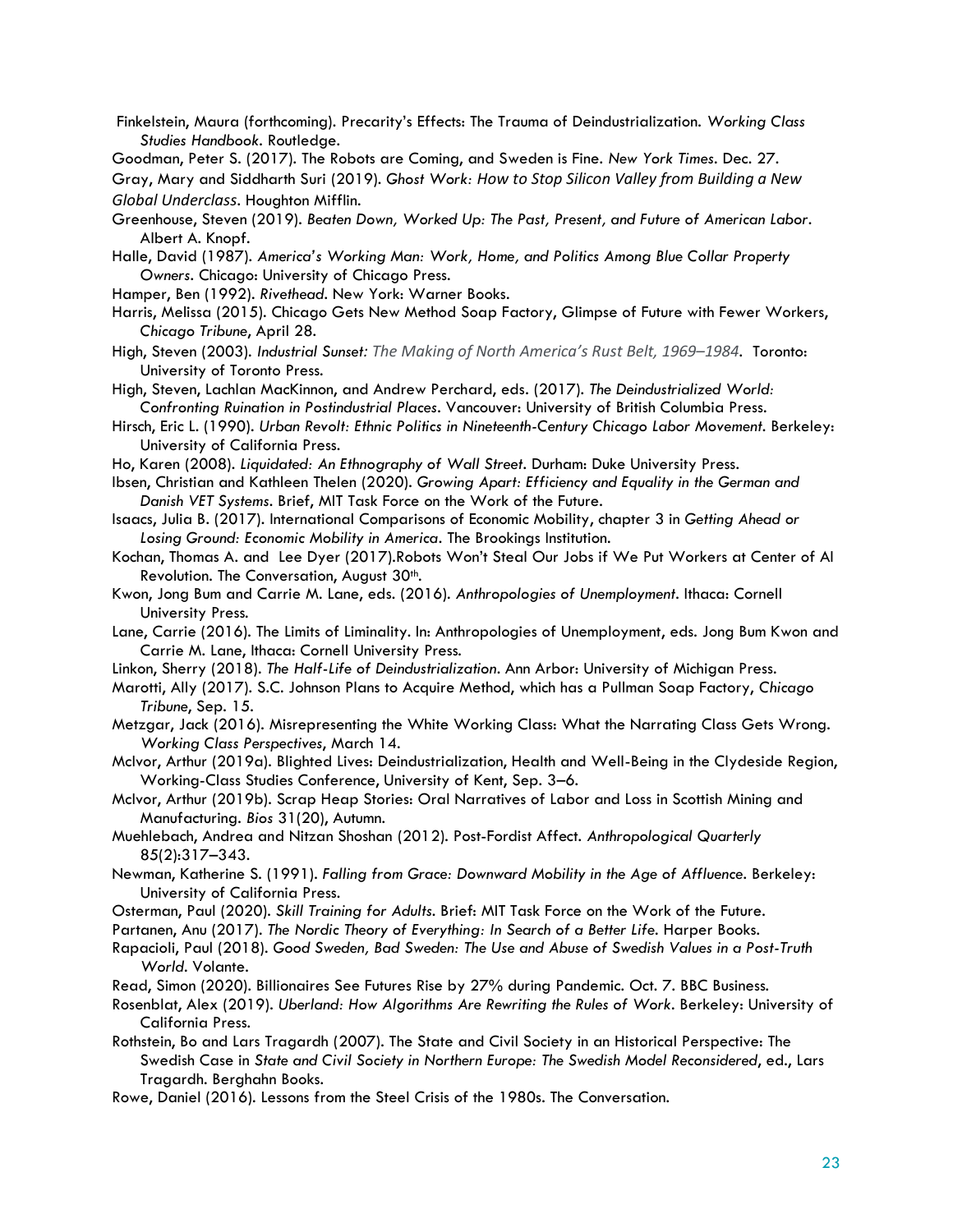Sandel, Michael J. (2020). Disdain for the Less Educated is the Last Acceptable Prejudice. *New York Times*, Sep. 2.

- Stout, Noelle (2019). *Dispossessed: How Predatory Bureaucracy Foreclosed on the American Middle Class*. Berkeley: University of California Press.
- Strangleman, Tim (2019). *Voices of Guinness: An Oral History of the Park Royal Brewery*. Oxford: Oxford University Press.
- Strauss, Claudia (2018). On Work, Unemployment, and American Culture. Lecture given in MIT Anthropology. Oct. 10.
- Thelen, Kathleen (2014). *Varieties of Liberalization and New Politics of Social Solidarity*. Cambridge: Cambridge University Press.
- Thelen, Kathleen (2020). Europe Has Kept Down Pandemic Unemployment and the U.S. Hasn't. Here's Why. *The Washington Post*. April 24.
- Ton, Zeynep (2014). *The Good Jobs Strategy: How the Smartest Companies Invest in Employees to Lower Costs and Boost Profits*. New York: Houghton Mifflin.

Ton, Zeynep (2020). Talk presented to the MIT Task Force on the Work of the Future. May 2.

- Tsing, Anna (2015). *The Mushroom at the End of the World: On the Possibility of Life in Capitalist Ruins*. Princeton: Princeton University Press.
- U.S. Bureau of Labor Statistics (2020). Union Members Summary: Economic News Release. Jan. 22.

U.S. Census Bureau (2020) Educational Attainment in the United States.

- Walley, Christine J. (2013). *Exit Zero: Family and Class in Postindustrial Chicago*. Chicago: University of Chicago Press.
- Walley, Christine J. (2015). Transmedia as Experimental Ethnography: The Exit Zero Project Deindustrialization and the Politics of Nostalgia, *American Ethnologist* 42(4):624–639.
- Walley, Christine J. (2017). Trump's Election and the "White Working Class: What We Missed," *American Ethnologist* 44(2):231–236.
- Walley et al. (2020). Southeast Chicago Archive and Storytelling Project, a collaboration with the Southeast Chicago Historical Museum. Official launch November 15<sup>th</sup>, 2020 at http://sechicagohistory.org.
- Walley, Christine and Sara Wylie (n.d). Reclaiming the Public: Mapping 'Para-Industrial' Pollution in the Midwestern "Rust Belt."
- Weil, David (2014). *The Fissured Workplace*. Cambridge: Harvard University Press.
- White, Ahmed (2016). *The Last Great Strike*. Berkeley: University of California Press.
- Wilson, William Julius (1996). *When Work Disappears: The World of the New Urban Poor*, New York, Vintage Books.
- Xie, Wen (2019). The Making of the Chinese Rust Belt: Work, Welfare, and Industrial Transformation in Northeast China, 1949–2015, Dissertation, Sociology, University of Chicago.